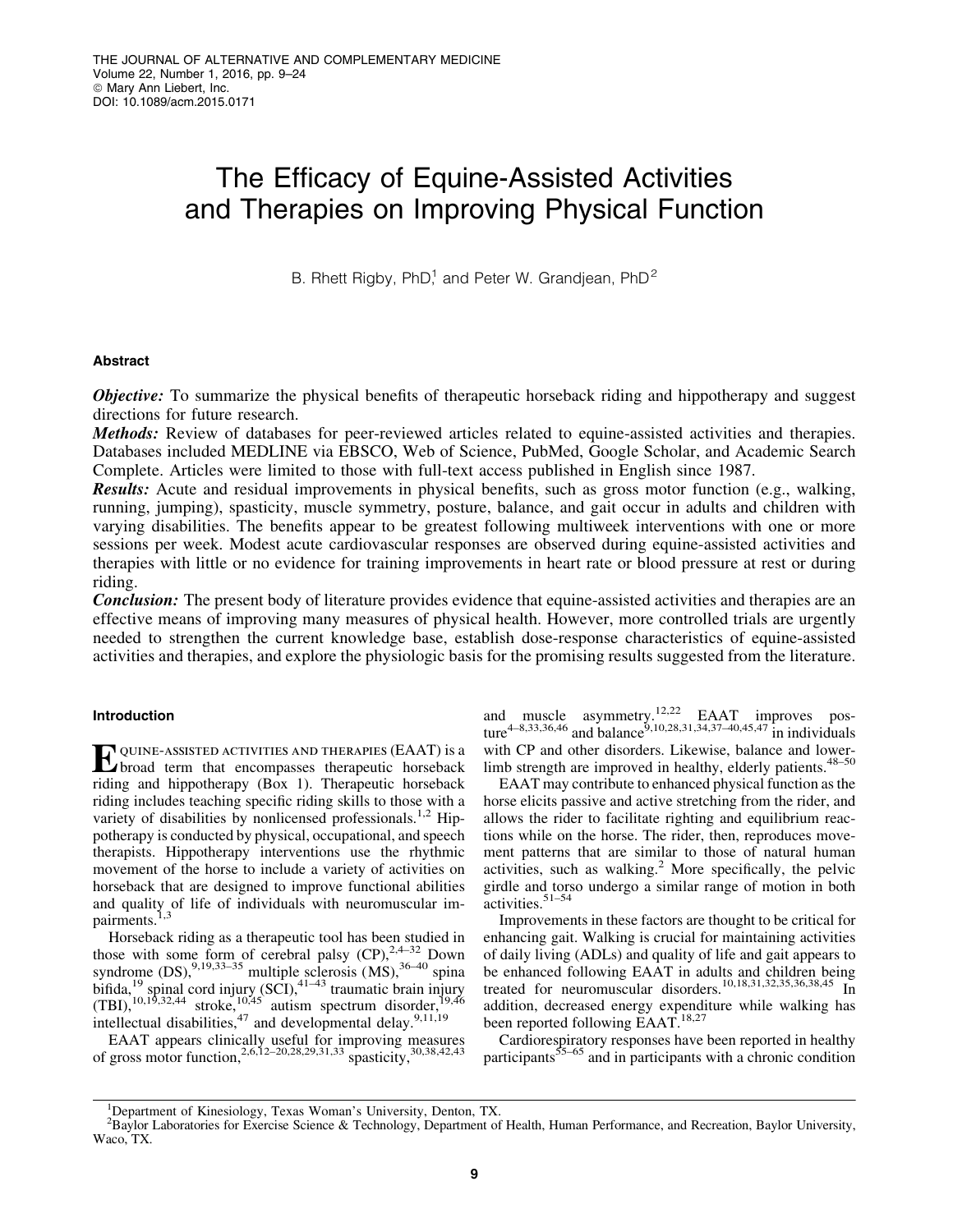|                                    | <b>BOX 1. DEFINITIONS OF KEY TERMS</b>                                                                                                                                                                                                                                     |
|------------------------------------|----------------------------------------------------------------------------------------------------------------------------------------------------------------------------------------------------------------------------------------------------------------------------|
| Term                               | Definition                                                                                                                                                                                                                                                                 |
| activities<br>and therapies        | Equine-assisted A broad term that includes any<br>activities or therapies that incorporate<br>equines. The term includes any<br>specific riding center activity<br>(e.g., therapeutic horseback riding)<br>and any rehabilitative treatment<br>(e.g., hippotherapy).       |
| Hippotherapy                       | A physical, occupational, or speech<br>therapy treatment modality that<br>is conducted by licensed therapists<br>and uses equine movement. <sup>1,2</sup>                                                                                                                  |
| Therapeutic<br>horseback<br>riding | A treatment modality that uses equine<br>movement and aims to improve<br>physical and psychosocial attributes<br>of the rider in addition to teaching<br>specific riding skills. This equine-<br>assisted activity does not involve<br>licensed therapists. <sup>1,3</sup> |

riding a horse.<sup>18,25–27</sup> Although cardiovascular responses to horseback riding are difficult to measure, the stresses of horseback riding appear to be less than that of low-intensity walking.<sup>66,67</sup> The purpose of this review is to provide a historical context of EAAT, summarize the physical benefits, identify gaps in current understanding, and suggest directions for future research.

## Materials and Methods

This review of the literature included searches of several databases (MEDLINE via EBSCO host, Web of Science, PubMed, Google Scholar, and Academic Search Complete) for related articles published in English since 1988. The search terms included: *horseback riding, equine therapy, hippotherapy, therapeutic horseback riding*, and combinations of these terms with *gross motor function, spasticity, posture, balance, gait, cardiovascular*, and *simulator*. One hundred and three articles that were related to horseback riding and EAAT were identified. Because of the scope of the paper, we excluded papers that did not include physical, cardiovascular, or metabolic outcomes. Articles were limited to peer-reviewed full text, published since 1987. Remaining were 77 articles that directly related to this review.

This review is intended foremost for therapists and healthcare providers who conduct EAAT to improve physical function in their patients. It is intended for those who are considering the use of EAAT and would like a broad overview of its purported benefits. This review will also be useful for researchers and healthcare providers interested in determining how to overcome the limitations in our current understanding of EAAT.

#### **Results**

## **History**

Hippocrates was the first to describe the ''health-giving'' rhythm of the horse.<sup>68</sup> Documentation of the benefits of horses to health and well-being has existed since the fifth century BC, when Greek and Roman soldiers injured in battle were placed back on their mounts to facilitate recovery.<sup>22</sup> The first complete reference to the value of equine movement as an effective method to promote and conserve health was made by Mercurialis (1569) in the book *De Arte Gymnastica*. <sup>68</sup> In 1782, J.C. Tissot was the first to describe three forms of movement: active, passive, and a combination of active and passive movement, which is typical of equitation.<sup>68</sup>

In their review, Sterba et al. $<sup>2</sup>$  stated that horseback riding</sup> as a form of therapy gained more recent acceptance after two serious epidemics of paralytic poliomyelitis that occurred in Scandinavia in 1946. These events led to the founding of the first two centers of therapeutic horseback riding in Copenhagen, Denmark, and Oslo, Norway, for the treatment of children with neuromuscular disorders, most notably children with poliomyelitis and CP. From 1953 onward, therapeutic horseback riding has been actively promoted by the International Polio Fellowship in England. The first book published on the use of the horse for therapeutic means appeared in Germany in 1961. In 1965, the development of the first therapeutic riding program in North America was established in Toronto, Ontario, Canada. The North American Riding for the Handicapped Association, now a part of the Professional Association of Therapeutic Horsemanship International, was founded in 1969 to support riders from both the United States and Canada.<sup>2</sup>

## Physical effects of EAAT

Once placed on the horse, the rider is in a position that inhibits extension spasticity of the legs and applies a longlasting stretching of the hip adductors. $38$  This mechanism alone can be useful in reducing abnormally high muscle tone.<sup>5</sup> Balance can be improved if neuromuscular and vestibular mechanisms are affected. As the horse walks, its center of gravity is displaced three-dimensionally with a rhythmic movement very similar to that of the human pelvis during walking.<sup>38</sup> The horse's smooth and rhythmic gait elicits motor responses in the rider that are essential for movement patterns of a human pelvis while walking.<sup>3</sup> The rider's center of gravity shifts with the moving horse, facilitating righting and equilibrium reactions that improve trunk stability and posture. $3$  In addition to musculoskeletal function and motor control, these reactions are thought to generate improvement in respiratory, circulatory, and digestive health.<sup>3</sup> A wide variety of measurement tools are available to assess physical function. The most common instruments are listed in Box 2.

#### Gross motor function

Gross motor skills are activities that use large muscle groups to perform complex movement patterns that incorporate trunk balance, coordination, strength, and mobility.<sup>13</sup> Table 1 summarizes the effects of EAAT on the gross motor function measure (GMFM) in children with various disabilities. Table 1 shows that dimension E (i.e., walking, running, and jumping) of the GMFM is improved more than dimensions A through D. Dimension E improved by 8.5% in children with CP after 18 weeks of therapeutic horseback riding<sup>2</sup> and by 10% in children with CP after 16 weeks of therapeutic horseback riding in another.<sup>15</sup> Similar improvements in total GMFM scores have been reported in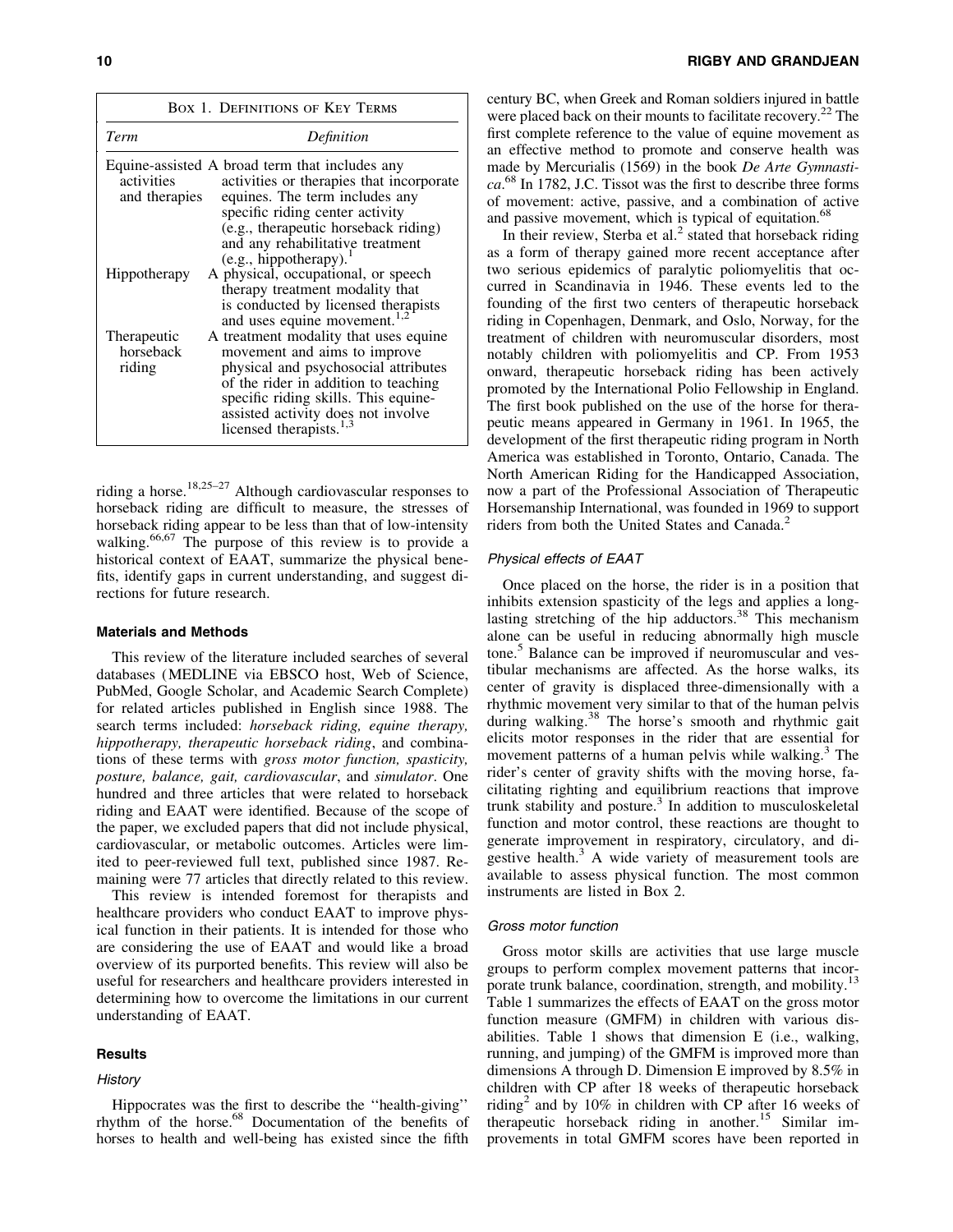| <b>BOX 2. EVALUATIVE TOOLS TO ASSESS FUNCTIONAL OUTCOMES</b> |  |  |
|--------------------------------------------------------------|--|--|
|                                                              |  |  |

| Method                                                                    | Acronym     | Unique features                                                                                                                                                                                                                                                                                                                                                                                                          | Reference |
|---------------------------------------------------------------------------|-------------|--------------------------------------------------------------------------------------------------------------------------------------------------------------------------------------------------------------------------------------------------------------------------------------------------------------------------------------------------------------------------------------------------------------------------|-----------|
| <b>Gross Motor Function</b><br>Calculated gross motor<br>function measure | GMFM-66     | A calculated version of the GMFM-88, it has been developed                                                                                                                                                                                                                                                                                                                                                               | 12        |
| Gross motor function measure                                              | GMFM-h      | and validated with similar reliability as the GMFM-88<br>16-item measure that includes dimensions A and B from the                                                                                                                                                                                                                                                                                                       | 14        |
| assessed on horseback<br>Gross motor function measure                     | GMFM-88     | GMFM-88 while riding a horse<br>88-item evaluative measure that is designed to quantify changes<br>in gross motor skills without regard to quality of performance<br>in individuals with various disorders<br>It includes 5 dimensions: (A) lying and rolling; (B) sitting;<br>(C) crawling and kneeling; (D) standing; (E) walking,<br>running, jumping                                                                 | 19        |
| <b>Spasticity</b><br>Ashworth Scale values                                | <b>ASV</b>  | A scale, ranging $1-5$ , that is used to quantify spasticity<br>in the hip, knee, and ankle while lying supine<br>Grade 1: no increase in tone; grade 2: slight increase<br>in tone when the limb is flexed or extended; grade 3:<br>a greater increase in tone but the limb is easily flexed; grade<br>4: considerable increase in tone, passive movement is<br>difficult; grade 5: limb rigid in flexion and extension | 42        |
| <b>Muscle asymmetry</b><br>Electromyography                               | <b>EMG</b>  | Measurement of electrical activity of skeletal muscles using<br>surface electrodes                                                                                                                                                                                                                                                                                                                                       | 12        |
| <b>Posture</b>                                                            |             |                                                                                                                                                                                                                                                                                                                                                                                                                          | 5         |
| Assessment scale                                                          |             | A scale, ranging from 0 to 3, or severe to normal; assessed at<br>the head, neck, shoulder, trunk, spine, and pelvis                                                                                                                                                                                                                                                                                                     |           |
| Accelerometry                                                             |             | Sensors strategically placed on body landmarks that<br>can measure acceleration in all three dimensions                                                                                                                                                                                                                                                                                                                  | 33        |
| Motion capture                                                            |             | Measurement of the three-dimensional position<br>of reflective markers using video analysis                                                                                                                                                                                                                                                                                                                              | 46        |
| Force plates and center<br>of pressure                                    |             | Center of pressure calculated using a measurement<br>of ground reaction forces in all three dimensions                                                                                                                                                                                                                                                                                                                   | 46        |
| <b>Balance</b><br>Pediatric balance scale                                 | <b>PBS</b>  | 14-item standardized assessment including timed single-leg<br>stance, tandem stance, alternating stool touch and forward<br>reach; children's version of BBS                                                                                                                                                                                                                                                             | 9         |
| Quadruped balance test                                                    | QBT         | While on hands and knees with eyes facing forward,                                                                                                                                                                                                                                                                                                                                                                       | 34        |
| Standing balance test                                                     | <b>SBT</b>  | a combination of raising both arms and legs<br>Include standing on one leg with arms at sides, arms across                                                                                                                                                                                                                                                                                                               | 34        |
| Berg balance scale                                                        | <b>BBS</b>  | chest, both blindfolded and without a blindfold<br>Originally designed for elderly, assess balance and fall risk in<br>individuals with neuromuscular dysfunction; provides<br>information on position changes and postural control while<br>performing ADLs                                                                                                                                                             | 37        |
| Tinetti performance oriented                                              | <b>POMA</b> | Same as BBS, but provides an additional assessment of gait                                                                                                                                                                                                                                                                                                                                                               | 37        |
| mobility assessment<br>Timed up and go test                               | <b>TUG</b>  | Measures physical mobility and balance; involves standing<br>from a chair, walking 3 m, turning and walking back to the<br>chair, and sitting back down                                                                                                                                                                                                                                                                  | 38        |
| Stabilometry                                                              |             | Analyzes static postural balance by measuring magnitude of<br>postural sway along A-P and M-L axes with respect to center<br>of pressure                                                                                                                                                                                                                                                                                 | 40        |
| Interactive balance scale                                                 | <b>IBS</b>  | Assesses static standing balance by measuring changes in the                                                                                                                                                                                                                                                                                                                                                             | 41        |
| Fullerton advanced<br>balance scale                                       | FABS        | vertical pressure of the heels and toes<br>Validated test of static and dynamic balance, appropriate for<br>higher functioning individuals                                                                                                                                                                                                                                                                               | 49        |
| Gait<br>Free walking                                                      |             | Velocity assessed using at one's own volition                                                                                                                                                                                                                                                                                                                                                                            | 10        |
| Walkway with pressure<br>sensors                                          |             | A portable, carpeted walkway embedded with pressure sensors<br>that can measure gait speed                                                                                                                                                                                                                                                                                                                               | 23        |
| Walkway with                                                              |             | Can measure gait speed, stride time, and stride length at any                                                                                                                                                                                                                                                                                                                                                            | 36        |
| microprocessors<br>10-m walking test                                      |             | given speed<br>Velocity and cadence assessed in 1 direction at maximum                                                                                                                                                                                                                                                                                                                                                   | 38        |
| Motion capture                                                            |             | walking speed over 10 m<br>Measurement of the 3-dimensional position of reflective<br>markers using video analysis                                                                                                                                                                                                                                                                                                       | 46        |

ADL, activity of daily living; A-P, antero-posterior; M-L, medial-lateral.

 $\mathsf{L}$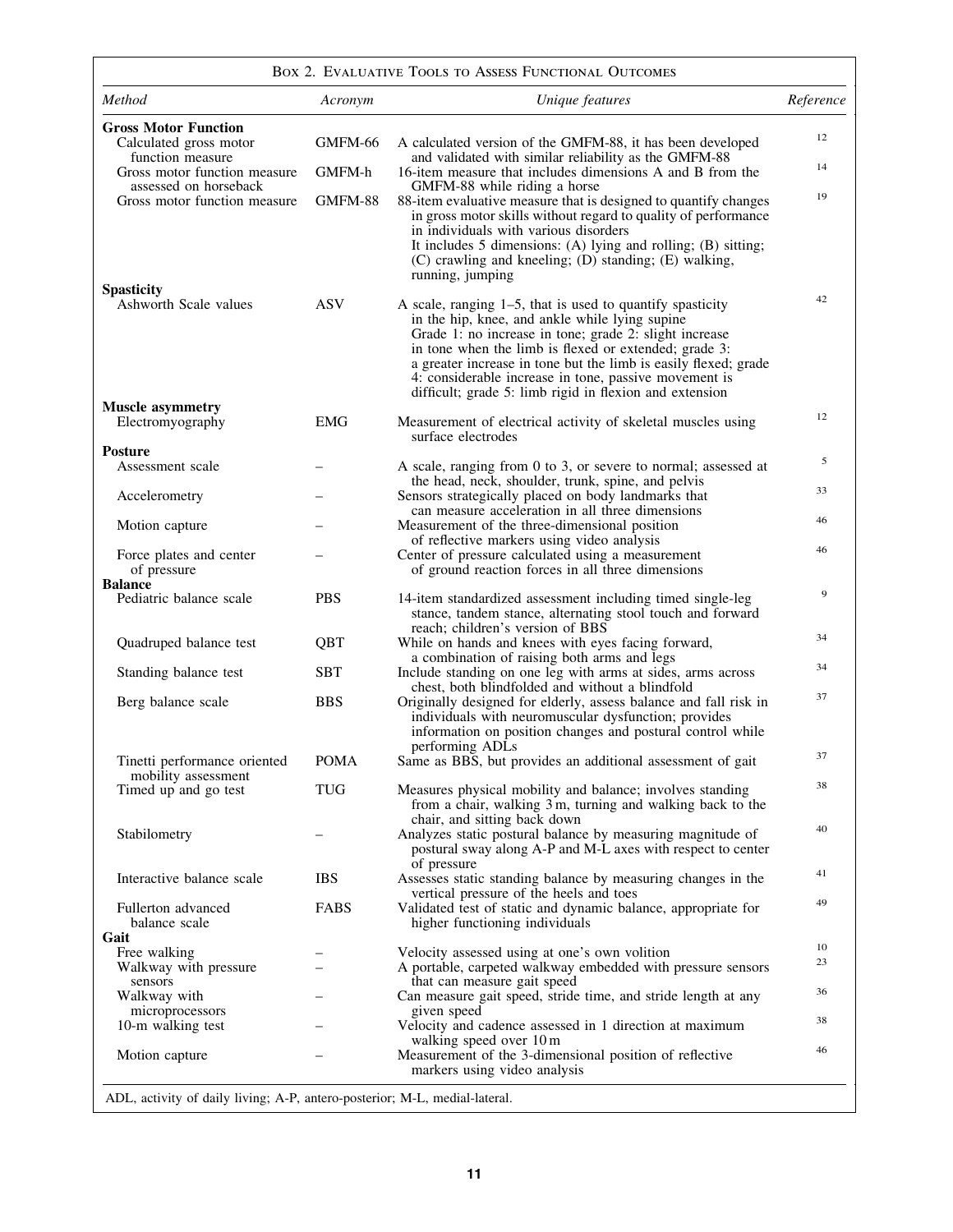|                                                                                 |                                                                                       | Duration/mode/frequency of                                                                                                                                             | TABLE 1. EFFECTS OF EQUINE-ASSISTED ACTIVITIES AND THERAPIES ON GROSS MOTOR FUNCTION                                                 |                                                                                                                                                                                                                                                                                                  |
|---------------------------------------------------------------------------------|---------------------------------------------------------------------------------------|------------------------------------------------------------------------------------------------------------------------------------------------------------------------|--------------------------------------------------------------------------------------------------------------------------------------|--------------------------------------------------------------------------------------------------------------------------------------------------------------------------------------------------------------------------------------------------------------------------------------------------|
| <b>Study</b>                                                                    | Participants and groups                                                               | therapy                                                                                                                                                                | Measures and methods                                                                                                                 | <b>Outcomes</b>                                                                                                                                                                                                                                                                                  |
| Dmach et al. $^{13}$<br>Case studies                                            | 1 child with CP,<br>age 10.0 y                                                        | 5 wk, 1 time/wk, 60 min/<br>session                                                                                                                                    | immediately after, 5 wk<br>GMFM given before,<br>after intervention                                                                  | On average, significant improvements in dimensions $D$ and $E$ 5 wk after intervention versus baseline; no<br>change in dimensions<br>A, B, or C                                                                                                                                                 |
| Hsieh et al. $^{14}$                                                            | 1 child with CP,<br>age 6.0y                                                          | session; backward position<br>during first 3 mo; propped<br>prone position during last<br>$12 \text{ mo}$ , $2 \text{ times/wk}$ , $15 \text{ min}/$<br>$9 \text{ mo}$ | GMFM-88 (dimensions A, B)<br>administered before and at<br>months 3, 6, 9 and 12 of<br>measured 1 time/month<br>intervention; GMFM-h | 12 mo, scores increased in dimension A from 31.4% to<br>82.4% and increased in dimension B from 0% to 25%;<br>At 3 mo, GMFM scores increased in dimension A from<br>21.6% to 31.4% and dimension B was unchanged; at<br>GMFM-h score increased 29.2% to 81.3% from 3 to<br>12 mo of intervention |
| Champagne et al. <sup>33</sup>                                                  | age 28.0 and 37.0 mo<br>2 children with DS,                                           | $11$ wk, 1 time/wk, 30 min/<br>session                                                                                                                                 | GMFM-88 assessed before<br>and after intervention                                                                                    | Improvements in scores in dimensions $A-E$ for 1 child<br>intervention; largest improvements observed in<br>and in dimensions B--E for second child after<br>dimension E for both children                                                                                                       |
| Therapeutic horseback riding<br>Sterba et al. <sup>2</sup> 17 children with CP, | age $\geq 5y$                                                                         | $18$ wk, 1 time/wk, 60 min/<br>session                                                                                                                                 | GMFM-88 given 6 wk before,<br>immediately before, every<br>6 wk during, 6 wk after<br>intervention                                   | increased at 12 wk and remained elevated at 18 wk and<br>6 wk after intervention; dimension E score significantly<br>On average, total score significantly increased<br>at 18wk but returned to baseline levels<br>6 wk after intervention                                                       |
| Mackinnon et al. <sup>6</sup>                                                   | experimental group,<br>19 children with CP,<br>age $\geq 4$ y; 10 in                  | $6 \text{mo}$ , 1 time/wk, $60 \text{min}$<br>session                                                                                                                  | dimension E, administered<br>GMFM, with a focus on<br>before and after<br>intervention                                               | Total scores and dimension E score improved in both<br>groups, but improvement was not significant                                                                                                                                                                                               |
| Cherng et al. <sup>15</sup>                                                     | 9 in control group<br>14 children with $CP$ ,<br>age $\geq 3$ y                       | 16 wk of riding and 16 wk of<br>40 min/session<br>conventional therapy, 2<br>times/wk,                                                                                 | before, 16 wk after riding,<br>16 wk after conventional<br>GMFM-88 administered<br>therapy                                           | No difference in score of dimensions A–D after riding;<br>on average, significant improvement in dimension E<br>score and total GMFM score after riding                                                                                                                                          |
| Davis et al. <sup>16</sup>                                                      | experimental group,<br>49 in control group<br>99 children with CP,<br>age ≥4 y; 50 in | session<br>10 wk, 1 time/wk,<br>$30-40$ min.                                                                                                                           | GMFM-66 given before<br>and after intervention                                                                                       | No significant difference in total score                                                                                                                                                                                                                                                         |
| Winchester et al. <sup>19</sup>                                                 | with various disorders<br>7 children, age $\geq 4$ y; 2<br>with CP, others            | $7$ wk, 1 time/wk, 60 min/<br>session                                                                                                                                  | averaged), immediately<br>after, 7 wk after<br>GMFM-88 given 2 times<br>before (scores were<br>intervention                          | between baseline and immediately after intervention<br>On average, significant improvements in total score<br>and between baseline and 7 wk after intervention                                                                                                                                   |
|                                                                                 |                                                                                       |                                                                                                                                                                        |                                                                                                                                      | (continued)                                                                                                                                                                                                                                                                                      |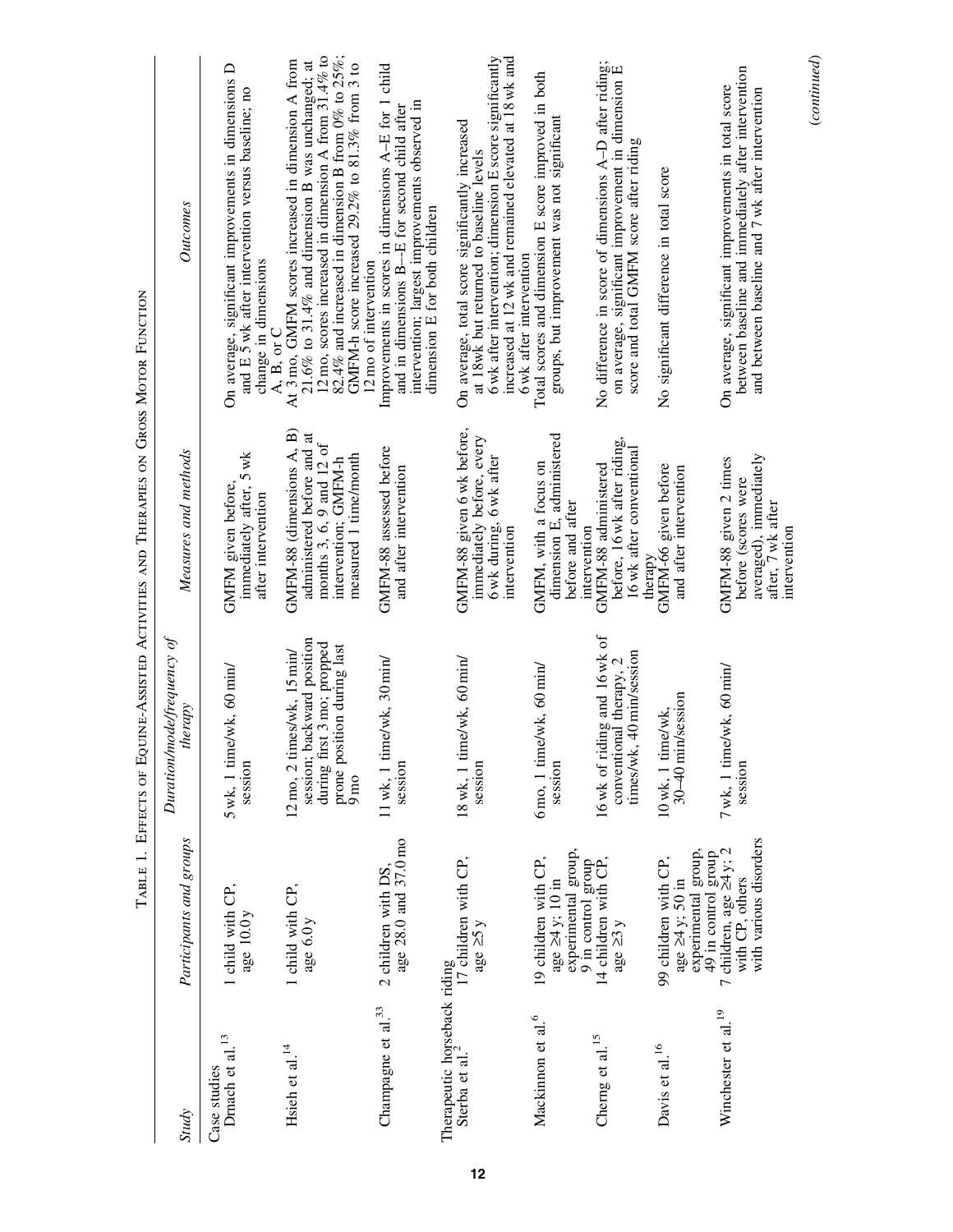|                                               |                                                                                                    |                                                                                                                                                                                                                                         | TABLE 1. (CONTINUED)                                                                                                              |                                                                                                                                                                                                                                                                                                                                                                                                                                |
|-----------------------------------------------|----------------------------------------------------------------------------------------------------|-----------------------------------------------------------------------------------------------------------------------------------------------------------------------------------------------------------------------------------------|-----------------------------------------------------------------------------------------------------------------------------------|--------------------------------------------------------------------------------------------------------------------------------------------------------------------------------------------------------------------------------------------------------------------------------------------------------------------------------------------------------------------------------------------------------------------------------|
| <b>Study</b>                                  | Participants and groups                                                                            | Duration mode frequency of<br>therapy                                                                                                                                                                                                   | Measures and methods                                                                                                              | Outcomes                                                                                                                                                                                                                                                                                                                                                                                                                       |
| McGibbon et al. <sup>12</sup><br>Hippotherapy | 6 children with CP,<br>age $\geq 5y$                                                               | $12$ wk, 1 time/wk, 30 min/<br>session                                                                                                                                                                                                  | before, immediately before,<br>immediately after, 12 wk<br>GMFM-66 given 12 wk                                                    | All children improved total scores from 12 wk before to<br>12 wk after intervention                                                                                                                                                                                                                                                                                                                                            |
| Casady et al. $^{17}$                         | 10 children with CP,<br>age $\geq 2y$                                                              | $10$ wk, 1 time/wk, $45$ min/<br>session                                                                                                                                                                                                | before, immediately before,<br>immediately after, 10 wk<br>GMFM-88 given 10 wk<br>after intervention                              | immediately before to immediately after intervention<br>a<br>7 children had significantly greater total scores and<br>significantly greater score in dimension C from                                                                                                                                                                                                                                                          |
| McGibbon et al. <sup>18</sup>                 | 5 children with CP,<br>age $\geq 9y$                                                               | 8 wk, 2 times/wk, 30 min/<br>session                                                                                                                                                                                                    | before, immediately before,<br>dimension E, given 8 wk<br>GMFM with a focus on<br>immediately after<br>after intervention         | in dimension E score after intervention compared with<br>either baseline scores; no change in two baseline scores<br>All children showed significant improvement                                                                                                                                                                                                                                                               |
| Hamill et al. $^{20}$                         | 3 children with CP,<br>age $\geq$ 27 mo                                                            | $10$ wk, 1 time/wk, 50 min/<br>session                                                                                                                                                                                                  | dimension B, given every<br>GMFM with a focus on<br>intervention                                                                  | No changes in dimension B score; parental perception<br>included improvements in ROM and head control                                                                                                                                                                                                                                                                                                                          |
| Kwon et al. $^{28}$                           | experimental group,<br>46 in control group<br>age ≥4 years; 45 in<br>92 children with CP,          | session; aerobic exercise of<br>same frequency/duration in<br>control group; 3 h/wk of<br>outside physiotherapy in<br>8 wk, 2 times/wk, 30 min/<br>both groups                                                                          | GMFM-66 assessed before<br>additional calculation of<br>2 wk during intervention<br>and after intervention<br>GMFM-88 scores with | improvement observed in experimental group after the<br>intervention in dimension E for level I, dimensions D<br>and E for level II, dimensions C and D for level III, and<br>intervention; with respect to GMFM level, significant<br>dimension B-E scores in experimental group after<br>No difference in scores between groups at baseline;<br>significant increase in GMFM-88, GMFM-66,<br>dimensions B and C for level IV |
| Park et al. $^{29}$                           | experimental group,<br>21 <sup>'</sup> in control group<br>55 children with CP,<br>age ≥3 y; 34 in | 8 wk, 2 times/wk, 45 min/<br>session                                                                                                                                                                                                    | assessed before and after<br>GMFM-88 and GMFM-66<br>intervention                                                                  | significant improvement observed with GMFM-88 and<br>significantly greater GMFM-66 score and dimension E<br>GMFM-66 scores in both groups after intervention;<br>No difference observed at baseline between groups;<br>score observed with experimental group after<br>intervention                                                                                                                                            |
| Kwon et al. $31$                              | experimental group,<br>16 in control group<br>32 children with CP,<br>age $\geq$ y; 16 in          | (2 times/wk, 30 min/session)<br>(2 times/wk, 30 min/session)<br>in experimental group; 8 wk<br>and conventional therapy<br>only (2 times/wk, 30 min/<br>control group<br>of conventional therapy<br>8 wk of hippotherapy<br>session) in | GMFM-66 assessed before<br>additional calculation of<br>and after intervention<br>GMFM-88 scores with                             | No difference in scores between groups at baseline;<br>significant interaction effect between groups was<br>GMFM-66 and dimension E<br>observed with                                                                                                                                                                                                                                                                           |
|                                               |                                                                                                    |                                                                                                                                                                                                                                         |                                                                                                                                   | GMFM dimensions: A, lying and rolling; B, sitting; C, crawling and kneeling; D, standing; E, walking, running and jumping.<br>CP, cerebral palsy; GMFM, gross motor function measure; GMFM-88, 88-item gross motor function funct                                                                                                                                                                                              |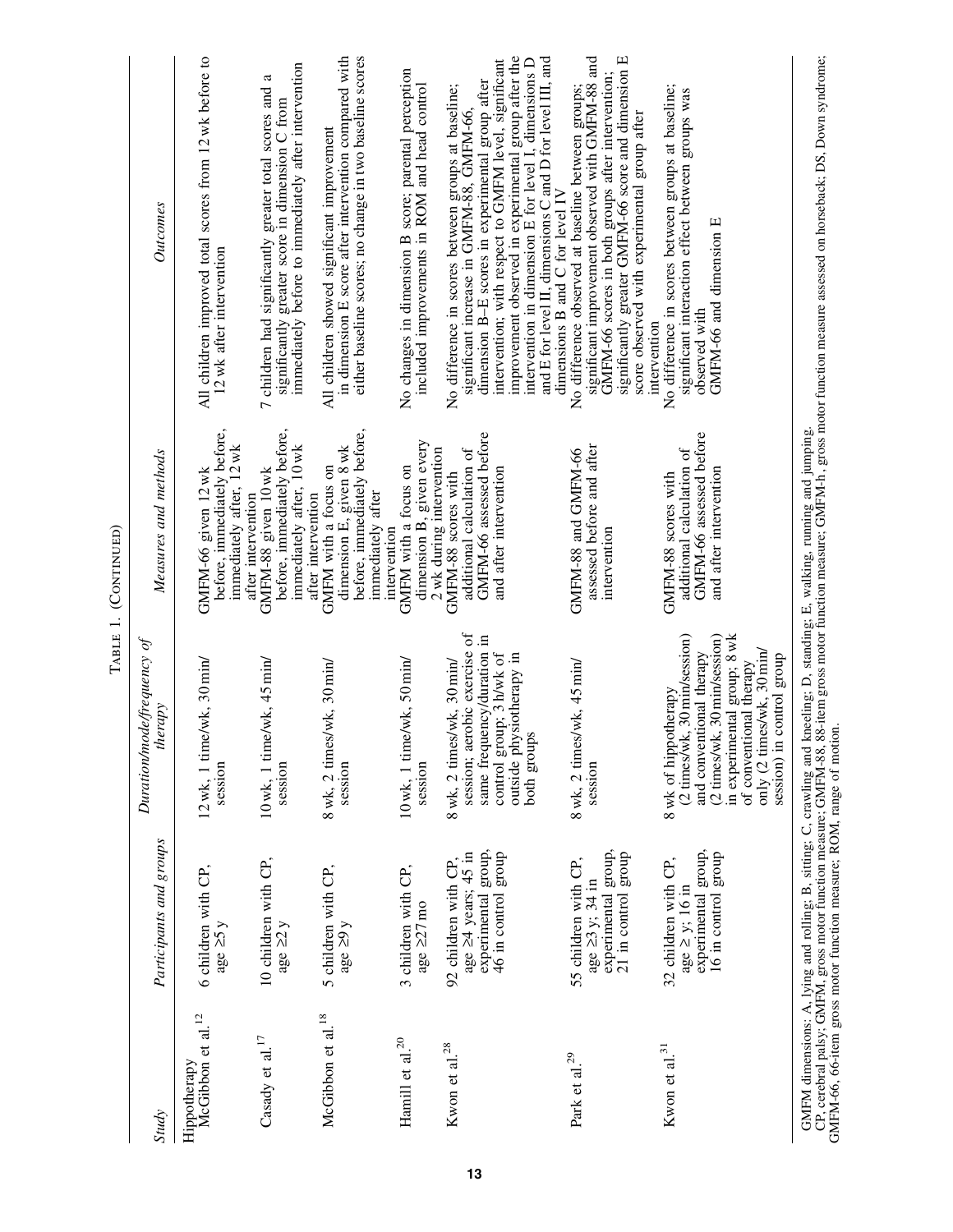children with varying disorders, such as CP, DS, autism, spina bifida, and TBI.<sup>19</sup> Evidence also suggests that residual improvements in GMFM scores are maintained 4–16 weeks after therapeutic horseback riding.<sup>2,15,19</sup>

Hippotherapy may improve GMFM scores by 1%–14% in children with  $CP<sub>1</sub><sup>17,18</sup>$  and improvements in GMFM scores can be maintained 12 weeks after hippotherapy ends.<sup>12</sup> However, there is evidence that improvements in GMFM score can also return to baseline 10 weeks after hippotherapy.17 Although little evidence supports that hippotherapy can improve dimension B (i.e., sitting) of the GMFM, anecdotal evidence has included improvements in the participant's head control and range of motion (ROM) of the torso and head.<sup>20</sup> From the evidence presented in Table 1, it appears that children with CP exhibit a predominant acute response and typically improve most in dimension E after EAAT.

## **Spasticity**

Spasticity is an accompanying phenomenon of SCIs and disorders and is defined as a ''velocity-dependent increase in muscle tone elicited by passive stretching."<sup>42</sup> In EAAT, the rhythmic movement of the rider's trunk (flexion/extension) combined with trunk torsion has a beneficial effect on spasticity.<sup>42</sup> Spasticity is inhibited during riding because of a combination of flexion, extension, and external rotation at the hip joint. $43$ 

Table 2 shows the effects of therapeutic horseback riding and hippotherapy on the spasticity of participants with MS or SCI. The results provide evidence that EAAT can acutely reduce spasticity in patients who have SCI. In adults with SCI, improvement after 11 weeks of hippotherapy was greatest in individuals with the highest spasticity after 11 weeks. $42$ However, there was no significant lasting effect (i.e., 4 days) in the spasticity of adults with SCI following 4 weeks of hippotherapy, suggesting that the results are not maintained in this population.<sup>43</sup> In children with CP, spasticity levels did not differ between a group that performed 12 weeks of therapeutic horseback riding and a group that performed outside therapy.30 At present, there is insufficient quantifiable evidence to show that spasticity improves after EAAT in individuals with neurologic dysfunction other than SCI.

#### Muscle asymmetry

Physical growth accompanied by muscle asymmetry and long-term sensory and motor impairments leads to increasingly severe disability.<sup>22</sup> Muscle asymmetry can be characterized by an uneven distribution of spasticity on one side of the body and can contribute to abnormal posture, balance, and gait.<sup>12</sup> This muscle imbalance may lead to uneven bone growth, contractures, spinal deformities, scoliosis, imbalances in weight bearing, hip dislocation, chronic pain, and increasing difficulty with performance of basic motor skills defined in the GMFM.<sup>22</sup> Conventional medical procedures to correct muscle asymmetry are often invasive and can include selective dorsal rhizotomy, botulinum toxin injections, or tendon-release surgical procedures. These treatments are invasive and expensive and can require multiple repeated interventions. The benefits are often minimal and may not be worth the time, cost, and pain to the participant. The potential for EAAT to reduce muscle asymmetry may

therefore be considerable; at the same time, EEAT may not be as cumbersome as other treatment options.

Although the mechanisms for these improvements are not clear, it appears that the repeated, small postural adjustments made through the rhythmic, symmetric movement of the horse are thought to help the rider achieve symmetric weight bearing.<sup>24</sup> Only 8 minutes of hippotherapy can transiently improve postural muscle asymmetry up to  $64.6\%$ <sup>22</sup> and reduce adductor muscle asymmetry after 10 minutes by 41.2%, in children with CP.12 The reduced asymmetry of adductor muscles reported after 12 weeks of hippotherapy can be sustained by as much as  $48.2\%$  after a 12-week detraining period.<sup>12</sup> These results suggest that adductor muscle asymmetry is reduced after single episodes of hippotherapy and that this effect, repeated with hippotherapy training, produces an adaptive improvement that can be sustained for several weeks. Although the interaction between acute and training effects has not been directly studied, hippotherapy appears to be an effective tool for reducing muscle asymmetry in children with CP. Indeed, the magnitude of effects is as strong as or stronger than what has been reported for passive stretching.<sup>22</sup>

## Posture

The repetitive, rhythmic movement of the horse during therapeutic horseback riding and hippotherapy allows the rider to learn to anticipate the correct response in order to remain on the horse.<sup>4</sup> Proper postural control, defined as the average position of the back and trunk relative to the pelvis, is necessary in this learning process.<sup>4</sup> During hippotherapy, the rider has numerous opportunities to respond to the movement of the horse while performing functional tasks, such as reaching and stretching.<sup>20</sup> The therapy forces the rider to produce compensatory movements in order to maintain postural control on a dynamic surface, thus leading to a reduction in the changes of the rider's center of gravity.<sup>4</sup>

The effects of therapeutic horseback riding and hippotherapy on posture are reported in Table 3. During one session of therapeutic horseback riding, lateral trunk displacement can change up to 10.2 degrees in children with  $CP$  compared with 5.8 degrees in healthy controls.<sup>8</sup> Ten weeks of therapeutic horseback riding can significantly improve posture in children with CP, as evidenced by improved trunk displacement, head stability, and pelvic alignment and decreased neck hyperextension.<sup>5</sup> Despite these singular findings, there is insufficient evidence to conclude that posture is improved. The variety of postural assessments and subjective nature of evaluate measures make it difficult to determine the influence of therapeutic horseback riding and hippotherapy. More well-controlled studies that include standardized tests of posture and motion capture technology before and after EAAT are needed to assess acute and chronic responses. If posture is indeed improved, the residual effect of EAAT is also unknown.

## **Balance**

According to Hammer et al., $38$  the improvement in a participant's balance can be expected after completion of EAAT because riding a horse is a balance-demanding task. The movements of the horse are thought to constantly change vestibular sensory information, requiring the rider to adjust in order to stay upright. Changes in the speed and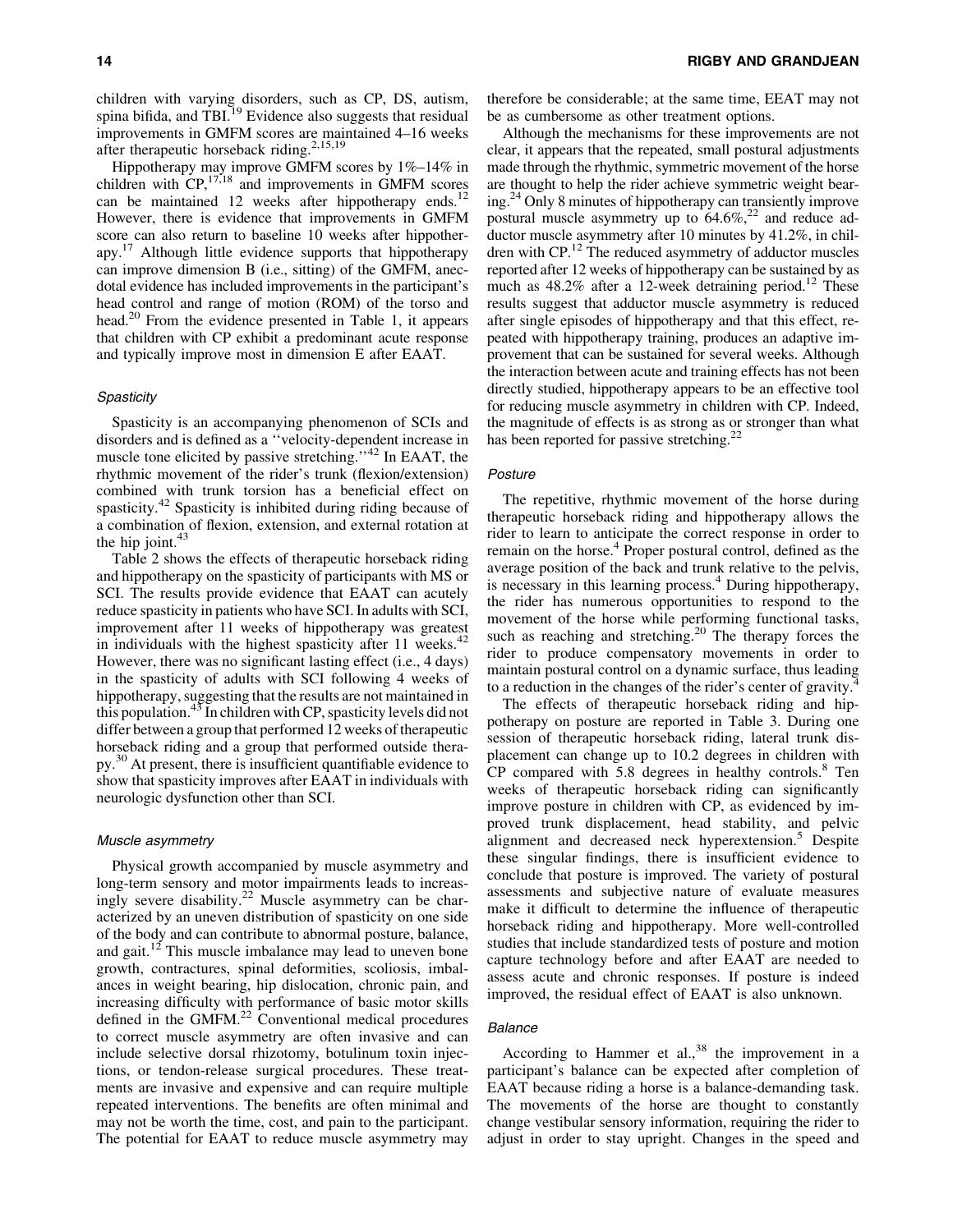|                                                                 |                                                                                                                      |                                                                                                                                                                                          | I ABLE 2. EFFECIA UT EQUINE-ASSISIBI ACIIVILES AND I HEKATES ON SPASIICI I                                                                                                |                                                                                                                                                                                                                                                                                                              |
|-----------------------------------------------------------------|----------------------------------------------------------------------------------------------------------------------|------------------------------------------------------------------------------------------------------------------------------------------------------------------------------------------|---------------------------------------------------------------------------------------------------------------------------------------------------------------------------|--------------------------------------------------------------------------------------------------------------------------------------------------------------------------------------------------------------------------------------------------------------------------------------------------------------|
| <b>Study</b>                                                    | Participants and groups                                                                                              | Duration/mode/frequency<br>of therapy                                                                                                                                                    | Measures and methods                                                                                                                                                      | Outcomes                                                                                                                                                                                                                                                                                                     |
| Therapeutic horseback riding<br>Baik et al. <sup>30</sup> 16 ch | experimental group (age<br>12.1 $\pm$ 3.6 y), 8 in control<br>16 children with CP; 8 in<br>group (age $8.1 + 2.6$ y) | 12 wk, 2 times/wk, 60 min/<br>session                                                                                                                                                    | Knee joint muscle tone assessed<br>before and after intervention                                                                                                          | ASV <sub>s</sub> observed after intervention in<br>experimental group; no differences<br>Significant improvement in modified<br>observed between groups after                                                                                                                                                |
| Hammer et al. $^{38}$                                           | 11 adults with MS, age $\geq 35y$                                                                                    | $10$ wk, 1 time/wk, $30$ min/<br>session                                                                                                                                                 | Palmar and plantar flexors, elbow<br>and knee flexors/extensors in a<br>sitting position assessed before<br>and after intervention                                        | One participant had decreased, but not<br>significant, overall spasticity after<br>intervention<br>intervention                                                                                                                                                                                              |
| Hippotherapy<br>Lechner et al. <sup>42</sup>                    | 32 participants with SCI,<br>age $\geq 16y$                                                                          | average, 11 sessions<br>lasting 25-30 min/<br>session<br>$\delta$                                                                                                                        | position assessed before and after<br>plantar flexion while in a supine<br>adduction, ankle dorsiflexion/<br>Bilateral hip and knee flexion/<br>extension, hip abduction/ | intervention; greatest improvement<br>observed in participants with high<br>ASVs significantly lower after<br>spasticity (ASV >38)                                                                                                                                                                           |
| Lechner et al. <sup>43</sup>                                    | 12 adults with SCI, age $\geq 27y$                                                                                   | Interventions were control,<br>with a rocking seat; each<br>lasted $4$ wk, $2$ times/wk,<br>$25$ min/session<br>and sitting on a stool<br>hippotherapy, sitting<br>astride a Bobath roll | Hip and knee flexion/extension and<br>immediately after, and 3-4 d after<br>hip abduction while in a supine<br>position assessed before.<br>intervention<br>intervention  | Significant decrease in ASVs observed in<br>control group; no significant long-term<br>and rocking seat group compared with<br>(not significant) in Bobath roll group<br>control; ASV scores were decreased<br>experimental group compared with<br>effects were observed due to<br>hippotherapy in any group |

TABLE 2. EFFECTS OF EQUINE-ASSISTED ACTIVITIES AND THERAPIES ON SPASTICITY Table 2. Effects of Equine-Assisted Activities and Therapies on Spasticity

ASV, Ashworth scale value; MS, multiple sclerosis; SCI, spinal cord injury. ASV, Ashworth scale value; MS, multiple sclerosis; SCI, spinal cord injury.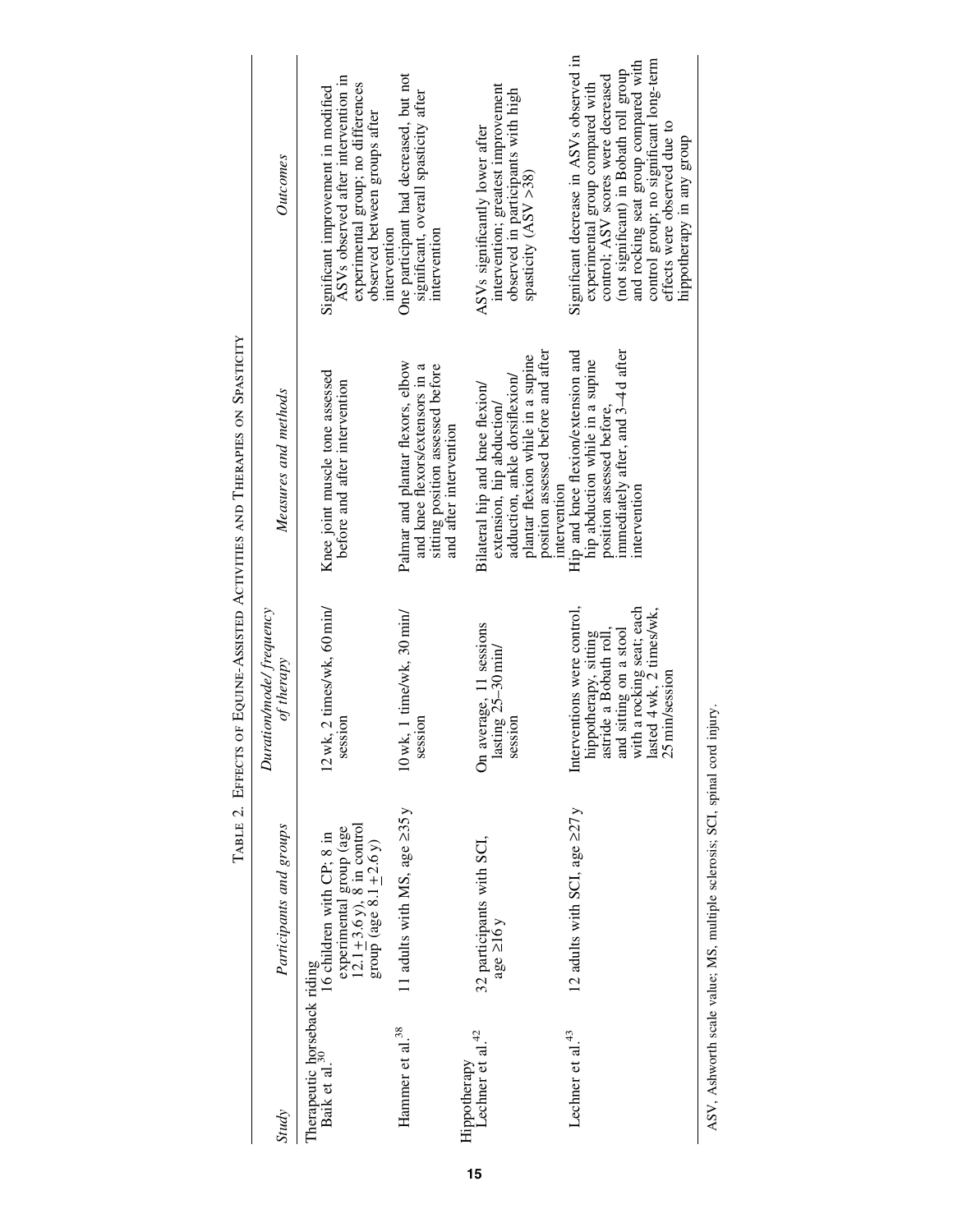|                                                      |                                                                                         |                                                                                          | IABLE  LITEUR OF LOUGHED ACTIVITIES AND IHEKAPIES ON IOSIDIES                                                                                             |                                                                                                                                                                                                                                 |
|------------------------------------------------------|-----------------------------------------------------------------------------------------|------------------------------------------------------------------------------------------|-----------------------------------------------------------------------------------------------------------------------------------------------------------|---------------------------------------------------------------------------------------------------------------------------------------------------------------------------------------------------------------------------------|
| <b>Study</b>                                         | Participants and groups                                                                 | Duration/mode/frequency<br>of therapy                                                    | Measures and methods                                                                                                                                      | <b>Outcomes</b>                                                                                                                                                                                                                 |
| 4<br>Haehl et al.<br>Case studies                    | 2 children with CP, age 4.0<br>and $9.0 y$                                              | 12 wk, 1 time/wk; 20 min/<br>session for 9-year-old,<br>40 min/session for<br>4-year-old | Postural control and stability<br>measured before and after<br>intervention using video<br>motion capture                                                 | Postural stability was greater after<br>intervention for both children                                                                                                                                                          |
| Shurtleff et al. <sup>7</sup>                        | 1 child with CP, age 6.0 y                                                              | 12 wk, 1 time/wk,<br>45 min/session                                                      | immediately after, 24 wk after,<br>using motion capture before,<br>Head/trunk control measured<br>9 mo after intervention                                 | intervention; improvement in postural<br>Significant improvements in head/trunk<br>control from before to immediately<br>after intervention; no change from<br>immediately after to 24 wk after<br>sway 9 mo after intervention |
| Champagne et al. <sup>33</sup>                       | 2 children with DS, age<br>28.0 and 37.0 mo                                             | 11 wk, 1 time/wk,<br>30 min/session                                                      | Accelerometry of head/trunk in<br>directions, measured during<br>wk 1 and 4 of intervention<br>vertical, A-P and M-L                                      | stability of trunk was increased at wk 4<br>increased at wk 4 for first child, and<br>Along M-L axis, stability of head was<br>for second child                                                                                 |
| Therapeutic horseback riding<br>Bertoti <sup>5</sup> | 11 children with CP,<br>age $\geq 2y$                                                   | 10 wk, 2 times/wk,<br>60 min/session                                                     | Posture assessment scale (scored<br>$0-3$ , severe-normal) at head/<br>neck, shoulder, trunk, spine,<br>pelvis, assessed before and<br>after intervention | posture; improvements observed in all 5<br>posture after intervention, evidenced by<br>8 of 11 children significantly improved<br>trunk elongation and more erect<br>areas measured                                             |
| Mackinnon et al. <sup>6</sup>                        | group, 9 in control group<br>$\geq 4$ y; 10 in experimental<br>19 children with CP, age | mo, 1 time/wk,<br>60 min/session<br>$\bar{\circ}$                                        | Similar to Bertoti <sup>5</sup>                                                                                                                           | experimental group, those moderately<br>affected showed gains, those mildly<br>experimental and control groups; in<br>affected showed slight decreases in<br>No difference observed between                                     |
| MacPhail et al. <sup>8</sup>                         | age $\geq$ 5y; 7 able-bodied<br>children, age $\geq$ 6y<br>6 children with CP,          | session                                                                                  | riding using video motion<br>measured 3 times during<br>Lateral trunk displacement<br>capture                                                             | significantly greater in the group with CP<br>Mean displacement of trunk was<br>posture                                                                                                                                         |
| MacKay-Lyons et al. <sup>36</sup><br>Hippotherapy    | 10 adults with MS,<br>age $\geq$ 25 y                                                   | 30-45 min/session<br>wk, 2 times/wk,<br>$\sigma$                                         | Postural sway measured using a<br>force platform and center of<br>pressure before and after<br>intervention                                               | No significant changes from before to<br>after intervention; trend toward<br>displacement after intervention<br>deviation in center-of-pressure                                                                                 |
| Ajzenman et al. <sup>46</sup>                        | 6 children with ASD,<br>age $\geq$ 5y                                                   | 12 wk, 1 time/wk,<br>45 min/session                                                      | Postural sway measured using<br>motion capture before and<br>after intervention                                                                           | Significant decrease observed in postural<br>sway after intervention                                                                                                                                                            |
| ASD, autism spectrum disorder.                       |                                                                                         |                                                                                          |                                                                                                                                                           |                                                                                                                                                                                                                                 |

TABLE 3. EFFECTS OF EQUINE-ASSISTED ACTIVITIES AND THERAPIES ON POSTURE Table 3. Effects of Equine-Assisted Activities and Therapies on Posture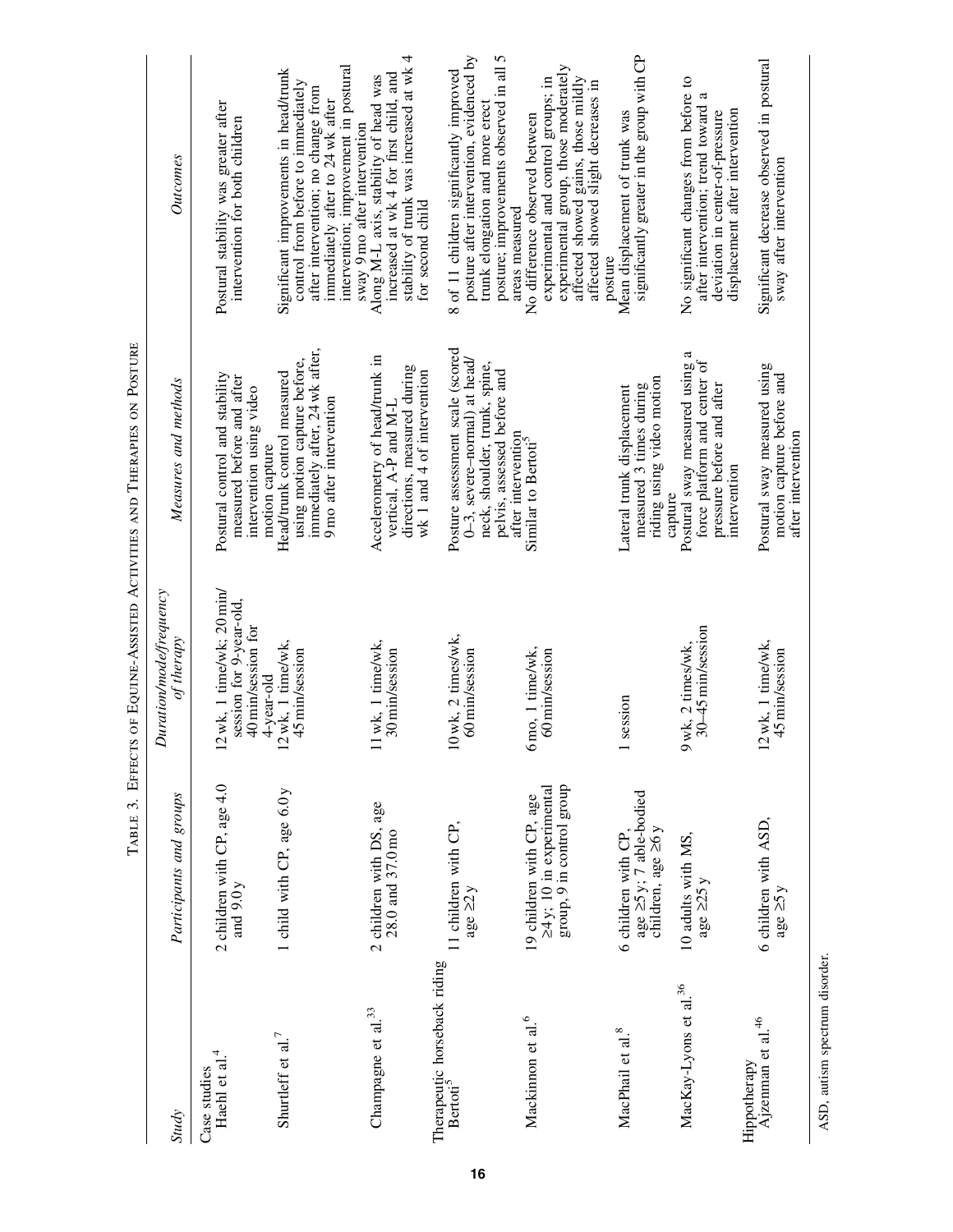direction of the horse are thought to increase the control of muscle fibers, thus improving balance through neuromuscular coordination.<sup>38</sup>

The effects of therapeutic horseback riding and hippotherapy on balance of participants with various disorders and healthy elderly individuals can be found in Table 4. In adults with MS, 20 weeks of therapeutic horseback riding can improve balance, assessed by the Tinetti performance oriented mobility assessment, by an average of  $25\%$ .<sup>39</sup> Additional anecdotal reports provide evidence for balance improvements after 10 weeks of therapeutic horseback riding.<sup>38</sup> Twenty-four weeks of therapeutic horseback riding can improve standing and quadruped balance by an average of 58% and 75%, respectively, in adolescents and young adults with DS. $34$  Hippotherapy training can improve balance by  $8\% - 11\%$  in adults with CP and TBI after 8 weeks<sup>10</sup>; by 20%–23% in adults with MS after 4 months<sup>40</sup>; by 6% in adults following a stroke after 16 weeks<sup>45</sup>; by  $3\% - 24\%$ in healthy elderly individuals after 8 weeks $^{48,50}$ ; and by 25% in children with intellectual disabilities after 10 weeks.<sup>47</sup>

In summary, short-term EAAT of as little as 8 weeks can acutely improve balance in adults of varying age and disability. At present, there is insufficient evidence to conclude that balance is improved after EAAT in children with varying neuromuscular disorders. It is not clear whether training duration is a critical factor, when balance may be influenced most, or how long balance improvements last after EAAT interventions. More research is needed, particularly with acute and chronic responses in children after an EAAT intervention.

#### Effects of EAAT on the pelvis and gait

The position of the pelvis is important in that it affects the alignment of the spine, head, and limbs.<sup>69</sup> The movement of the pelvis is involved in many ADLs, such as walking. Individuals who are diagnosed with some neuromuscular dysfunction likely experience hindered gait and abnormal pelvic kinematics, leading to increased resistance to movement throughout the ROM of the pelvis and trunk.<sup>69</sup>

The effects of a hippotherapy program on pelvic kinematics (i.e., pelvic displacement, ROM) in children with spastic CP have been investigated.<sup>31,32</sup> In one study, the authors evaluated the effects of hippotherapy on gait in children diagnosed with bilateral spastic CP.<sup>31</sup> An analysis of pelvic kinematics revealed a decrease in average pelvic tilt during gait after hippotherapy.<sup>31</sup> The authors hypothesized that the decrease in pelvic tilt may be related to an improvement observed in the balance of the participants.<sup>31</sup> Trunk, pelvis, and hip motion were also observed during the stance phase (i.e., the contact of a limb on the ground) of gait in 11 children with CP and other neurologic disorders after 10 weeks of hippotherapy.<sup>32</sup> Hip flexion decreased to match the values observed in controls after hippotherapy. $32$  The investigators reported qualitative improvements; however, no significant change in trunk and pelvic positioning were observed. The authors concluded that the observed increase in postural control was likely influenced by improvements in trunk and hip alignments during gait.<sup>32</sup> These studies provide evidence that hippotherapy can improve some aspects of gait through an increase in postural control, balance, or a combination of the two.

Table 5 summarizes the effect of EAAT on gait. Overall, no significant difference in the temporal-spatial gait parameters has been reported following an acute exposure to the therapies. However, training programs have yielded significant improvements in stride length by  $17\%^{36}$  and by  $29\%^{31}$ . Changes in gait velocity and cadence are mixed. Statistically significant differences are seen in ankle kinematics (i.e., improved ROM, improved gait cycle parameters), but not knee kinematics, after 13 weeks of hippotherapy in children with DS.<sup>35</sup>

ROM, body segment displacement, and muscle forces need to be characterized at the ankle, knee, and pelvis in individuals with neuromuscular disorders following EAAT. These variables should be investigated concurrently with temporal-spatial gait measures to help describe why these measures may improve.

#### Cardiovascular and metabolic benefits of EAAT

The cardiorespiratory and metabolic responses to therapeutic horseback riding<sup>25,27</sup> and hippotherapy<sup>18,26</sup> have been investigated in children with CP. Heart rate has been measured before, during, and immediately after the hippotherapy sessions.<sup>26</sup> These responses can be highly variable, in part because of anticipation felt by the participant, which may influence the measurement of change in the responses from rest to exercise, and the time at which the measurements are made during the therapy session. For example, mean systolic blood pressure  $(-5\%$  change) and diastolic blood pressure  $(-2\%$  change), heart rate  $(-8\%$  change), and blood oxygen saturation  $(-1\%$  change) were lower 5 minutes into hippotherapy compared with resting conditions before the session in 22 children with spastic  $CP<sup>26</sup>$  In contrast, heart rate (14% change), oxygen consumption (41% change) and ventilation (45% change) were elevated after 20 minutes of therapeutic horseback riding in children with varying severity of CP.<sup>27</sup>

Heart rate has been used to calculate energy expenditure while walking before and during hippotherapy training.<sup>18</sup> In children with spastic CP, the energy expenditure index (EEI) while walking was assessed before and after an 8 week hippotherapy intervention in children with spastic  $CP<sup>18</sup>$  The walking EEI is defined as (walking heart rate – resting heart rate)/walking velocity.<sup>70</sup> All five participants showed significantly decreased EEI (mean, 39%) after the hippotherapy compared with before the therapy.<sup>18</sup> Among children with varying severity of CP, 10 weeks of therapeutic horseback riding elicits a higher average resting heart rate and a higher median and peak heart rate during exercise in wheelchair-dependent participants compared with those who are more ambulatory.<sup>25</sup> The lower walking energy expenditure may reflect the fact that those who participate in EAAT are more comfortable with walking or can perform ADLs more easily or a combination of both. The limited results are promising, and further investigation is critically needed to determine whether the therapies have a sustaining effect with regard to energy expenditure while walking.

Cardiovascular responses to EAAT remain poorly defined. Heart rate and blood pressure responses may be influenced by anticipation of the riding because heart rate increases as a result of the anticipation or excitement of an unfamiliar event.<sup>71</sup> At present, there is insufficient evidence to suggest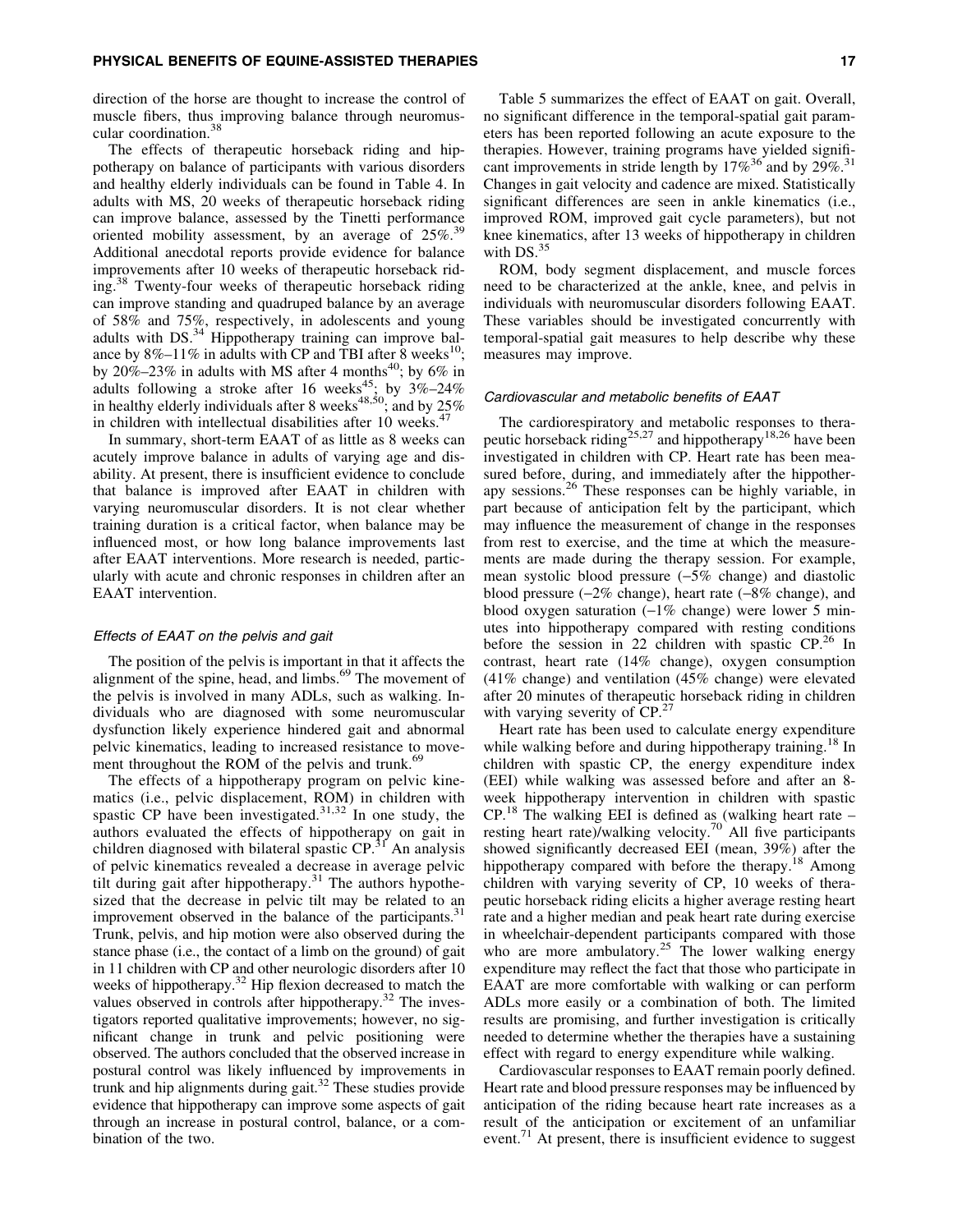| Study                                                           | Participants and groups                                                                                         | <b>Duration/mode/frequency</b><br>of therapy                                                                                                                                                                                                                       | Measures and methods                                                                                                                                       | Outcomes                                                                                                                                                                                                                                        |
|-----------------------------------------------------------------|-----------------------------------------------------------------------------------------------------------------|--------------------------------------------------------------------------------------------------------------------------------------------------------------------------------------------------------------------------------------------------------------------|------------------------------------------------------------------------------------------------------------------------------------------------------------|-------------------------------------------------------------------------------------------------------------------------------------------------------------------------------------------------------------------------------------------------|
| Therapeutic horseback riding<br>$K$ aufma $m^{34}$<br>Biery and | 8 participants, age<br>$\geq 12$ y; 7 with DS,<br>with ID                                                       | 24 wk, 1 time/wk, 20 min/session                                                                                                                                                                                                                                   | before, immediately before, and<br>immediately after intervention<br>SBT and QBT assessed 6 mo                                                             | before to immediately after intervention<br>Significant improvement in standing and<br>quadruped balance from immediately                                                                                                                       |
| Hammer et al. <sup>38</sup>                                     | 11 adults with MS, age<br>$\geq 35y$                                                                            | 10 wk, 1 time/wk, 30 min/session                                                                                                                                                                                                                                   | figure 8.3 times before, 4 times<br>before, 5 times during, 4 times<br>BBS and TUG measured 4 times<br>after intervention; walking a<br>after intervention | intervention; 8 participants anecdotally<br>participants significantly improved<br>participants significantly improved<br>balance throughout intervention; 5<br>improved from before to after<br>balance from before to after<br>4              |
| Muñoz-Lasa et al. <sup>39</sup>                                 | 27 adults with MS, age<br>experimental group,<br>$>34$ y; 12 in                                                 | sessions, separated by $4$ wk;<br>intervention lasted $30-40$ min<br>2 series of 10 weekly therapy                                                                                                                                                                 | POMA assessed before and after<br>24 wk protocol                                                                                                           | experimental group after intervention;<br>Significant improvement observed in<br>no change in control group after<br>intervention                                                                                                               |
| Homnick et al. <sup>49</sup>                                    | experimental group, 6<br>15 healthy adults, age<br>15 in control group<br>in control group<br>$\geq 65$ y; 9 in | 10 wk, 1 time/wk, 60 min/session                                                                                                                                                                                                                                   | BBS and FABS assessed before and<br>after intervention; same tests<br>were assessed in controls                                                            | Small, nonsignificant increase in balance<br>before and after intervention in both<br>intervention<br>sdnorß                                                                                                                                    |
| Sherer et al. <sup>9</sup><br>Hippotherapy<br>Silkwood-         | 16 children, age $\ge$ 5 y; 5<br>with CP, others with<br>various disorders                                      | 6 wk, 2 times/wk, 45 min/session                                                                                                                                                                                                                                   | PBS administered 2 times before, 1<br>time after intervention                                                                                              | Significant improvement in all 4 measures<br>of the PBS after hippotherapy when<br>compared with baseline for all                                                                                                                               |
| Sunwoo et al. <sup>10</sup>                                     | brain disorders (e.g.,<br>CP, TBI), age $\geq 25y$<br>8 adults with chronic                                     | 8 wk, 2 times/wk, 30 min/session                                                                                                                                                                                                                                   | immediately after, and 8 wk after<br>BBS and POMA assessed 8 wk<br>before, immediately before,<br>intervention                                             | measures; significant improvement still<br>significant improvement immediately<br>evident 8 wk after intervention when<br>immediately before intervention;<br>after intervention from baseline<br>No change from 8 wk before to<br>participants |
| Kwon et al. $^{28}$                                             | experimental group,<br>46 in control group<br>92 children with CP,<br>age ≥4 y; 45 in                           | 8 wk, 2 times/wk, 30 min/session;<br>group; 3 hours/wk of outside<br>frequency/duration in control<br>aerobic exercise of same                                                                                                                                     | PBS assessed before and after<br>intervention                                                                                                              | No difference in scores between groups at<br>PBS score in experimental group after<br>baseline; significant improvement in<br>intervention; significant difference<br>compared to baseline measures                                             |
| Kwon et al. $31$                                                | experimental group,<br>16 in control group<br>32 children with CP,<br>age ≥4 y; 16 in                           | 30 min/session) and conventional<br>8 wk of hippotherapy (2 times/wk,<br>8 wk of conventional therapy (2<br>session) in experimental group;<br>physiotherapy in both groups<br>(2 times/wk, 30 min/<br>times/wk, 30 min/session) in<br>group<br>therapy<br>control | PBS assessed before and after<br>intervention                                                                                                              | No difference in scores between groups at<br>baseline; significant interaction effect<br>between groups after intervention<br>between groups was observed                                                                                       |

(*continued*)

 $\label{eq:constrained} (continued)$ 

TABLE 4. EFFECTS OF EQUINE-ASSISTED ACTIVITIES AND THERAPIES ON BALANCE Table 4. Effects of Equine-Assisted Activities and Therapies on Balance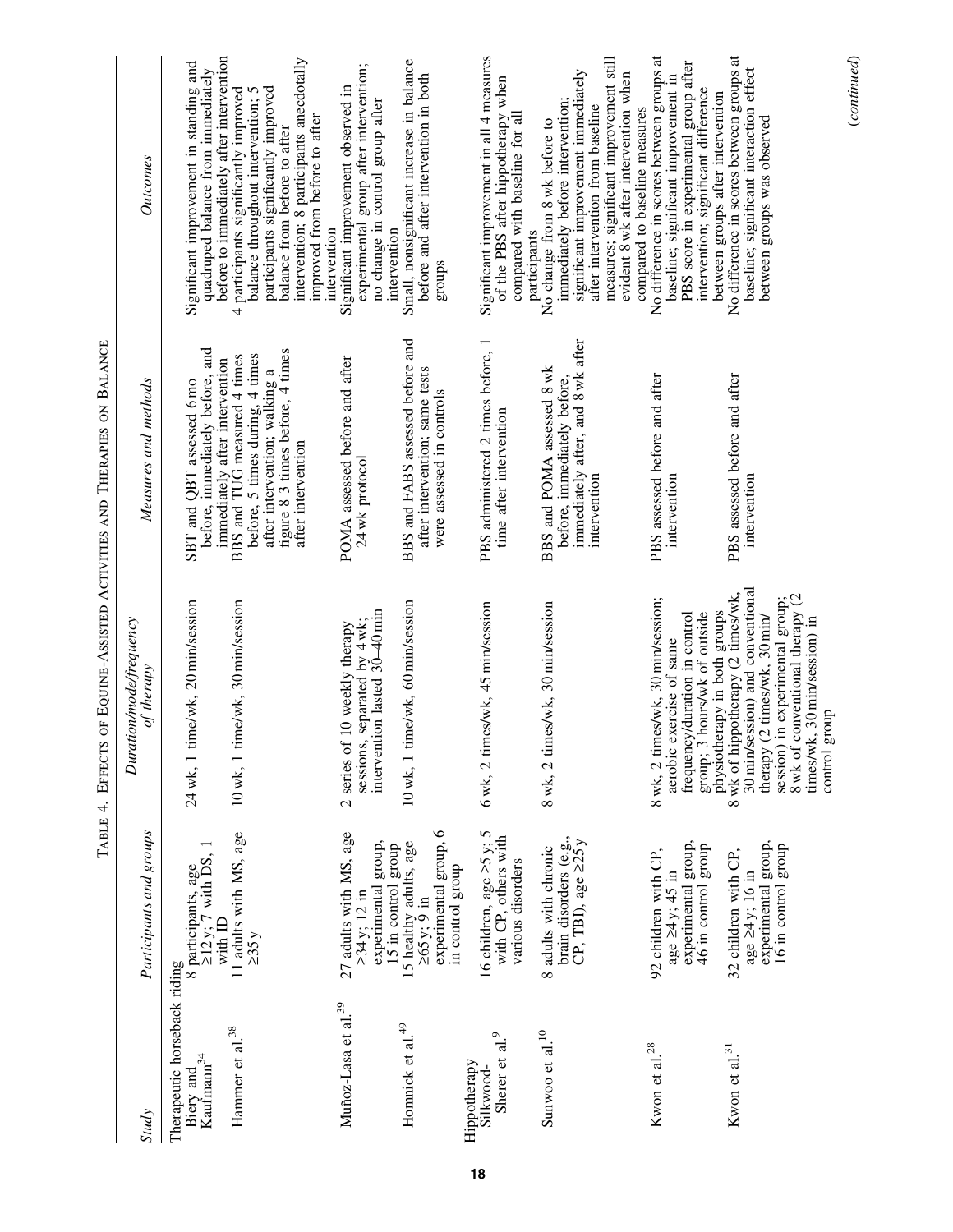| ŗ<br>Ï |  |
|--------|--|

| Study                            | Participants and groups                                                                          | Duration/mode/frequency<br>of therapy                                                                                                                   | Measures and methods                                                                                                                                             | <b>Outcomes</b>                                                                                                                                                                                                                                                                                                   |
|----------------------------------|--------------------------------------------------------------------------------------------------|---------------------------------------------------------------------------------------------------------------------------------------------------------|------------------------------------------------------------------------------------------------------------------------------------------------------------------|-------------------------------------------------------------------------------------------------------------------------------------------------------------------------------------------------------------------------------------------------------------------------------------------------------------------|
| Sherer et al. $37$<br>Silkwood-  | experimental group, 6<br>15 adults with MS, age<br>in control group<br>$>24 y$ ; 9 in            | 14 wk, 1 time/wk, 30 min/session                                                                                                                        | BBS and POMA administered<br>before, 7 wk into, and after<br>intervention                                                                                        | group after intervention from 7 wk into<br>change after intervention from baseline;<br>significant difference observed between<br>baseline; no change in experimental<br>intervention; control group did not<br>improved after intervention from<br>Experimental group significantly<br>groups after intervention |
| Menezes et al. <sup>40</sup>     | 11 adults with MS, age<br>$\geq 32$ y; 7 in<br>experimental group<br>and $4$ in control<br>dnora | 4 mo, 2 times/wk, 50 min/session                                                                                                                        | using stabilometry before and<br>Balance and stability measured<br>after intervention                                                                            | intervention with greatest reduction of<br>oscillations occurring in A-P direction<br>improved in postural balance after<br>Experimental group significantly                                                                                                                                                      |
| Choi et al. <sup>41</sup>        | incomplete cervical<br>SCI, age $\geq$ 27 y<br>10 <sup>adults</sup> with                         | Lechner et al. $42$<br>Similar to                                                                                                                       | Static standing balance assessed<br>using IBS before and after<br>intervention                                                                                   | intervention compared to baseline<br>No significant difference after                                                                                                                                                                                                                                              |
| Giagazoglou et al. <sup>47</sup> | 19 children with ID, age<br>experimental group, 9<br>$15.3 \pm 2.1$ y; 10 in<br>in control group | 10 wk, 2 times/wk, 30 min/session                                                                                                                       | and eyes closed, 1-leg stance with<br>pressure pad, assessed before and<br>Double-leg stance with eyes open<br>eyes open while standing on<br>after intervention | 1-leg stance and eyes open condition in<br>experimental group after intervention<br>Significant improvement observed with                                                                                                                                                                                         |
| Beinotti et al. <sup>45</sup>    | experimental group,<br>10 in control group<br>20 adults post-stroke,<br>age 230 y; 10 in         | 16 wk (1 time/wk) and conventional<br>experimental group; 16 wk of<br>conventional therapy (3 times/<br>therapy (2 times/wk) in<br>wk) in control group | BBS measured before and after<br>intervention                                                                                                                    | experimental group after intervention<br>Greater improvement observed in                                                                                                                                                                                                                                          |
| de Araujo et al. <sup>48</sup>   | experimental group,<br>17 healthy adults, age<br>10 in control group<br>$\geq 60$ y; 7 in        | 8 wk, 2 times/wk, 30 min/session                                                                                                                        | Stabilometry and TUG test assessed<br>before and after intervention                                                                                              | improvement observed with TUG test<br>stabilometry variables in either group<br>performance in experimental group<br>No significant difference observed in<br>after intervention; significant<br>after intervention                                                                                               |
| de Araujo et al. <sup>50</sup>   | 28 healthy adults, age<br>experimental group,<br>16 in control group<br>$\geq 60$ y; 12 in       | de Araujo et al. <sup>48</sup><br>Similar to                                                                                                            | BBS and TUG test assessed before<br>and after intervention                                                                                                       | experimental group after intervention;<br>no change in TUG test performance in<br>Significant improvement observed with<br>BBS assessment observed with<br>either group after intervention                                                                                                                        |
|                                  |                                                                                                  |                                                                                                                                                         |                                                                                                                                                                  | ID, intellectual disability; SBT, standing balance test; QBT, quadruped balance test; BBS, Berg balance scale; TUG, timed up and go; POMA, performance-oriented mobility assessment; FABS,<br>Fullerton advanced balance scale; P                                                                                 |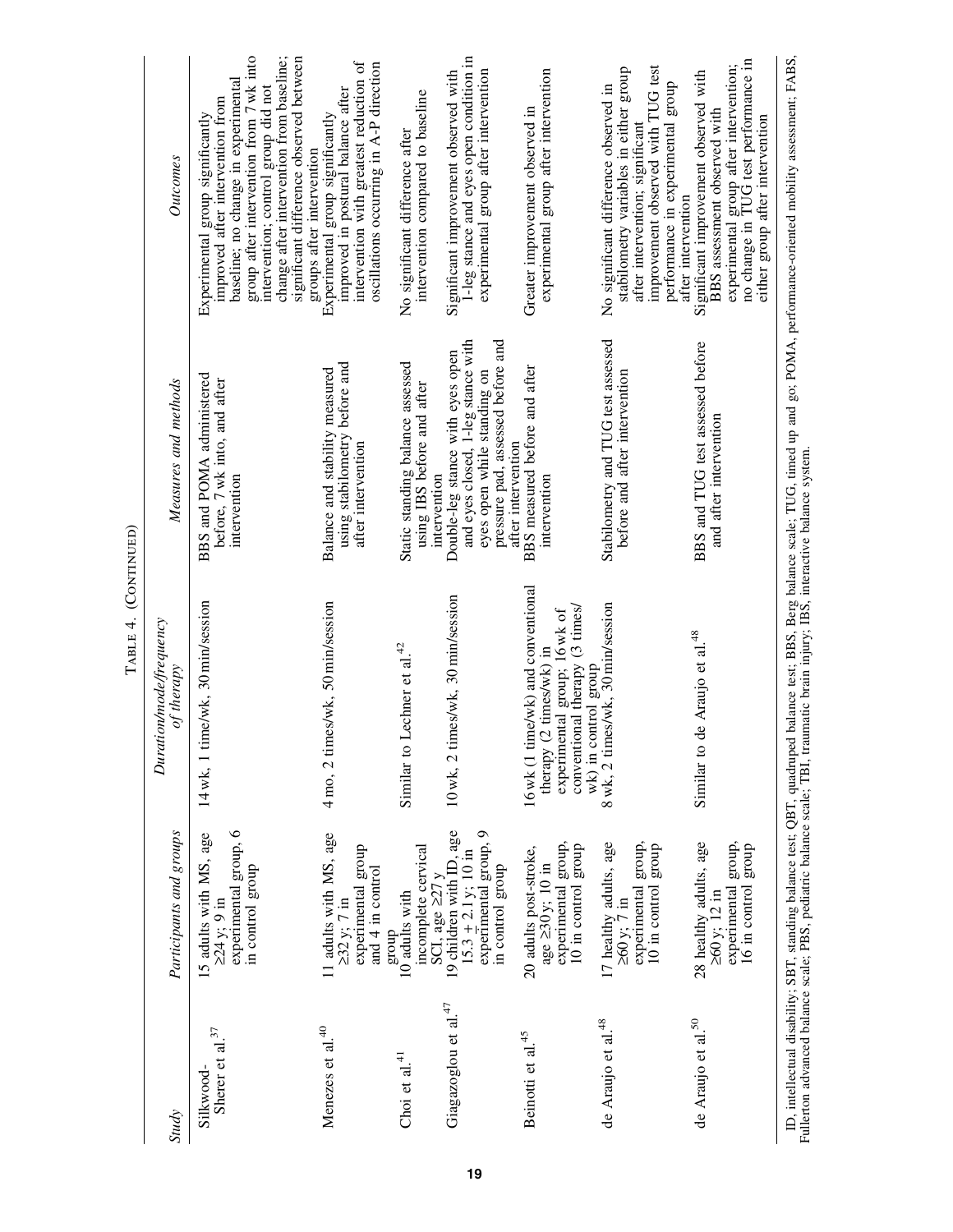| <b>Study</b>                                | Participants and groups                                                                                                                         | Duration/mode/frequency<br>therapy<br>of                                                                                                                                                                            | Measures and methods                                                                                                                              | Outcomes                                                                                                                                                                                                                                                           |
|---------------------------------------------|-------------------------------------------------------------------------------------------------------------------------------------------------|---------------------------------------------------------------------------------------------------------------------------------------------------------------------------------------------------------------------|---------------------------------------------------------------------------------------------------------------------------------------------------|--------------------------------------------------------------------------------------------------------------------------------------------------------------------------------------------------------------------------------------------------------------------|
| et al. $^{19}$                              | spina bifida, autism,<br>The<br>rapeutic horseback riding $W^i$ in $A$ age $\geq 6y$ ;<br>$S$ children, age<br>$\geq 6y$ ;<br>diagnoses include | 60 min/session<br>7 wk, 1 time/wk,                                                                                                                                                                                  | Gait speed assessed 2 times before,<br>immediately after, 7 wk after<br>intervention                                                              | No significant differences observed from<br>before to immediately after or from<br>before to 7 wk after intervention                                                                                                                                               |
| MacKay-Lyons<br>et al. <sup>36</sup>        | 10 adults with MS,<br>DS, and TBI<br>age $\geq$ 25 y                                                                                            | 30-45 min/session<br>9 wk, 2 times/wk,                                                                                                                                                                              | Gait speed, stride time, stride length at<br>free pace, fast pace assessed before<br>and after intervention                                       | greater at normal pace with no change in<br>Gait speed, stride length significantly<br>stride time in 7 participants after                                                                                                                                         |
| Hammer et al. <sup>38</sup>                 | 11 adults with MS,<br>age $\geq$ 35 y                                                                                                           | 10 wk, 1 time/wk,<br>30 min/session                                                                                                                                                                                 | Maximum velocity during 10-m walking<br>test assessed before and after<br>intervention                                                            | One participant significantly increased gait<br>velocity after intervention<br>intervention                                                                                                                                                                        |
| Sunwoo et al. <sup>10</sup><br>Hippotherapy | brain disorders (e.g.,<br>CP, TBI), age $\geq 25y$<br>8 adults with chronic                                                                     | 8 wk, 2 times/wk,<br>30 min/session                                                                                                                                                                                 | 10-m walking test, assessed 8 wk before,<br>immediately before, immediately<br>after, 8 wk after intervention                                     | immediately before to immediately after<br>significant improvement observed from<br>No change observed from 8 wk before to<br>intervention; no change observed from<br>immediately after to 8 wk after<br>immediately before intervention;                         |
| McGibbon<br>et al. <sup>18</sup>            | 5 children with CP,<br>age $\geq 9y$                                                                                                            | 8 wk, 2 times/wk,<br>30 min/session                                                                                                                                                                                 | before, immediately after intervention<br>assessed 8 wk before, immediately<br>Stride length, cadence, gait velocity,                             | No significant differences were observed at<br>any time point; a trend toward increased<br>stride length, decreased cadence was<br>intervention                                                                                                                    |
| McGee et al. $^{23}$                        | 9 children with CP,<br>age $\geq7$ y                                                                                                            | 1 session, $30-45$ min                                                                                                                                                                                              | Time in swing, stance, single and double<br>support, step length, stride length                                                                   | No significant differences observed after<br>intervention compared with baseline<br>observed                                                                                                                                                                       |
| Kwon et al. <sup>31</sup>                   | 32 children with CP, age<br>experimental group,<br>16 in control group<br>≥4 y; 16 in                                                           | 30 min/session) in<br>experimental group; 8 wk of<br>(2 times/wk, 30 min/session)<br>30 min/session) in<br>and conventional therapy (2<br>conventional therapy (2<br>8 wk of hippotherapy<br>times/wk,<br>times/wk, | assessed before and after intervention<br>length, gait velocity assessed before<br>Cadence, single-limb support, stride<br>and after intervention | Gait velocity increased in both groups after<br>intervention; significant increase in stride<br>observed in experimental group after<br>length with no change in cadence<br>observed with control group after<br>intervention; increase in cadence<br>intervention |
| Copetti et al. <sup>35</sup>                | 3 children with DS,<br>age $7.3 \pm 2.08$ y                                                                                                     | $13$ wk, 1 time/wk, 50 min/<br>control group<br>session                                                                                                                                                             | measured before and after intervention<br>Angular kinematics of ankle and knee                                                                    | Significant differences in ankle dorsiflexion<br>ROM, observed in balance phase of gait                                                                                                                                                                            |
| Beinotti et al. <sup>45</sup>               | 20 adults post-stroke, age<br>experimental group,<br>10 in control group<br>$230y$ ; 10 in                                                      | experimental group; 16 wk of<br>(3 times/wk) in control group<br>(1 time/wk) and conventional<br>times/wk) in<br>conventional therapy<br>16 wk of hippotherapy<br>therapy (2                                        | Cadence and gait speed measured before<br>and after intervention                                                                                  | groups with cadence after intervention; no<br>differences observed between groups<br>Significant improvement observed in both<br>before or after intervention<br>after intervention                                                                                |
|                                             |                                                                                                                                                 |                                                                                                                                                                                                                     |                                                                                                                                                   |                                                                                                                                                                                                                                                                    |

TABLE 5. EFFECTS OF EQUINE-ASSISTED ACTIVITIES AND THERAPIES ON GAIT Table 5. Effects of Equine-Assisted Activities and Therapies on Gait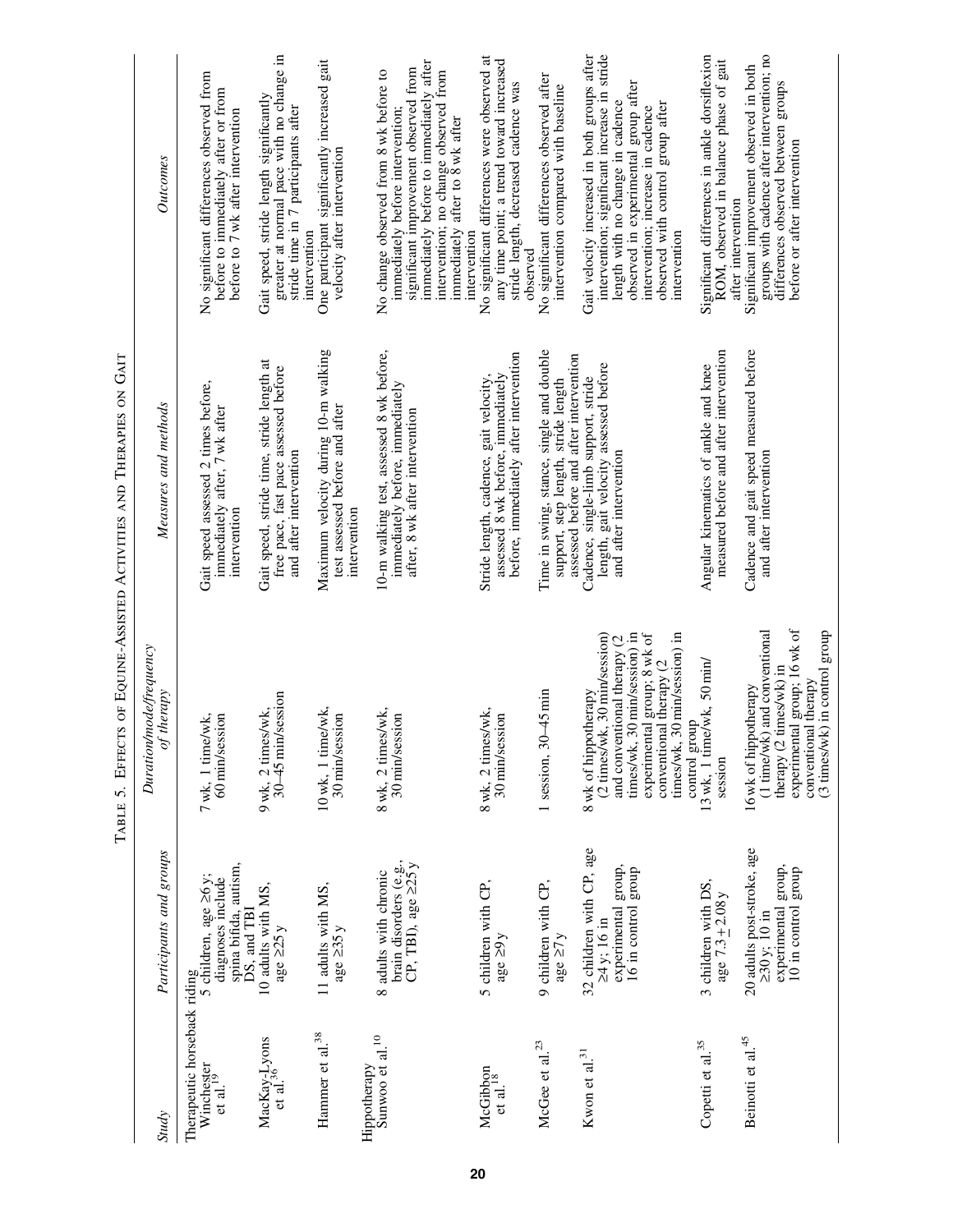#### PHYSICAL BENEFITS OF EQUINE-ASSISTED THERAPIES 21

that EAAT has a residual or training effect similar to the effects generally expected from training to improve cardiovascular fitness.<sup>72</sup> Limited information exists on the cardiorespiratory responses to horseback riding, particularly in those with physical disabilities, in part because of a host of factors that confound measurement precision. Movements of the rider in response to the horse augment the variability. Environmental conditions, such as temperature and humidity, and the logistics of collecting respiratory data as the horse and rider move throughout a large space, add to the difficulties in characterizing the physical responses to horseback riding. Even if most of these factors are controlled for during a single measurement session, reproducing the same conditions becomes almost impossible in attempts to obtain pre and post-training measurements, which are often separated by many sessions and several weeks.

Nonetheless, because cardiovascular fitness is a central measure of physical fitness and is an independent predictor of chronic health conditions, more studies are needed to investigate whether horseback riding at a walking pace stimulates the cardiovascular system, including studies that provide data on a dose-dependent response (i.e., different walking intensities) and more measurements taken throughout the therapy.

It may be of tremendous value to clinicians to understand cardiovascular responses to various horseback riding intensities in order to compare to other ADLs and to ascertain whether cardiovascular adaptations result from EAAT as they do from consistently practiced ADLs (e.g., walking, running, and jumping). Careful planning and thoughtful control of environmental factors are critical because a variety of factors conspire to prevent reliable cardiovascular measurements during EAAT.

#### Considerations of the horse

The effect of EAAT on the horses is an often overlooked, but important, aspect that may affect changes observed in the rider. Although horses are typically chosen for health, passive and tractable behavior, or quality of gait, it is important to identify horses that are at risk for high levels of stress during the therapy session, leading to health and behavioral problems.<sup>73–75</sup> A horse used for EAAT that should be gentle and pleasant, a temperament that will have a calming effect on the rider. However, horses are social animals and respond to external stimuli that may go unnoticed by the riders or handlers, resulting in increased stress that may lead to the horse exhibiting noncompliance during EAAT sessions.<sup>76</sup>

## **Discussion**

EAAT is a broad term that includes hippotherapy and therapeutic horseback riding. These forms of therapy improve gross motor function (particularly walking, running, and jumping), spasticity, and muscle asymmetry in individuals with various disorders, including CP. These physical benefits can lead to improvements in posture and balance. EAAT can also elicit modest, acute cardiovascular responses and improve components of gait, including walking velocity, stride length, and cadence. The improvements observed in gait of those who regularly engage in EAAT are thought to be related to the similarities between the motion of the rider's pelvis while sitting on a walking horse, the motion of the rider's pelvis while ambulating along a level surface, and the motion of the horse's pelvis while walking. $51,52,77$ 

While most studies have focused on the noticeable, physical benefits of EAAT, the literature lacks evidence as to why the benefits occur. Very little evidence exists regarding the physiologic responses to EAAT, which need to be investigated concurrently with functional testing. For example, improvements in an individual's circulatory system could affect exercise performance and thus gross motor function. Improvements in an individual's respiratory system could affect walking velocity and duration. Improvements in neuromuscular function could decrease spasticity and lead to a lower energy expenditure and less stress placed on the cardiovascular system while performing ADLs.

The existing literature have several limitations. Anestis et al. recognized and discussed many of these limitations in their recent systematic review of equine-related treatments for mental disorders.<sup>78</sup> Although some assessments exist, more validated, standardized, and quantitative evaluative instruments are needed, particularly for balance and posture. More stringent control over the existing instruments that rely on subjective measures is also needed (e.g., gross motor function measure, Ashworth scale). Those performing assessments using these instruments should have formal training or a form of certification before administering the tests. Inter- and intratechnician reliability measures should be reported.

Although electromyography data have been used during hippotherapy to assess activation, $2^2$  more studies must be performed to investigate exactly which muscles are being activated and to what degree, using electromyography and motion capture. Experimental protocols and interventions during EAAT should be described in more detail. In particular, the activities performed on the horse during therapeutic interventions must be specified relative to the severity of the participant's chronic disability. For the studies that analyze cardiorespiratory data, a more comprehensive cardiorespiratory profile is needed to investigate chronic adaptive changes. Cardiorespiratory data need to be integrated with variables related to functional testing in order to improve understanding of physical changes with EAAT from a dynamic standpoint.

Control groups are not included in much of the related current literature. Future protocols should include more within-group crossover designs and more randomization of participant populations with the same chronic condition if separate groups are studied. Control groups might also be composed of those with similar disorders assigned to standard or conventional therapy.

Additional studies should provide data on children and adults with varying neuromuscular disorders and varying severity of their respective conditions, longer treatment protocols, and follow-up assessments (e.g., at least up to 1 year after therapy).

A common weakness that exists for most treatment/intervention programs is also true of equine-related programs. The differences in equine-related programs are across facilities pose a major obstacle for establishing generalizable benefits. To promote generalizability in this field, practitioners should be aware of and document how their particular programs and the measurements they obtain to establish efficacy are modified from those described in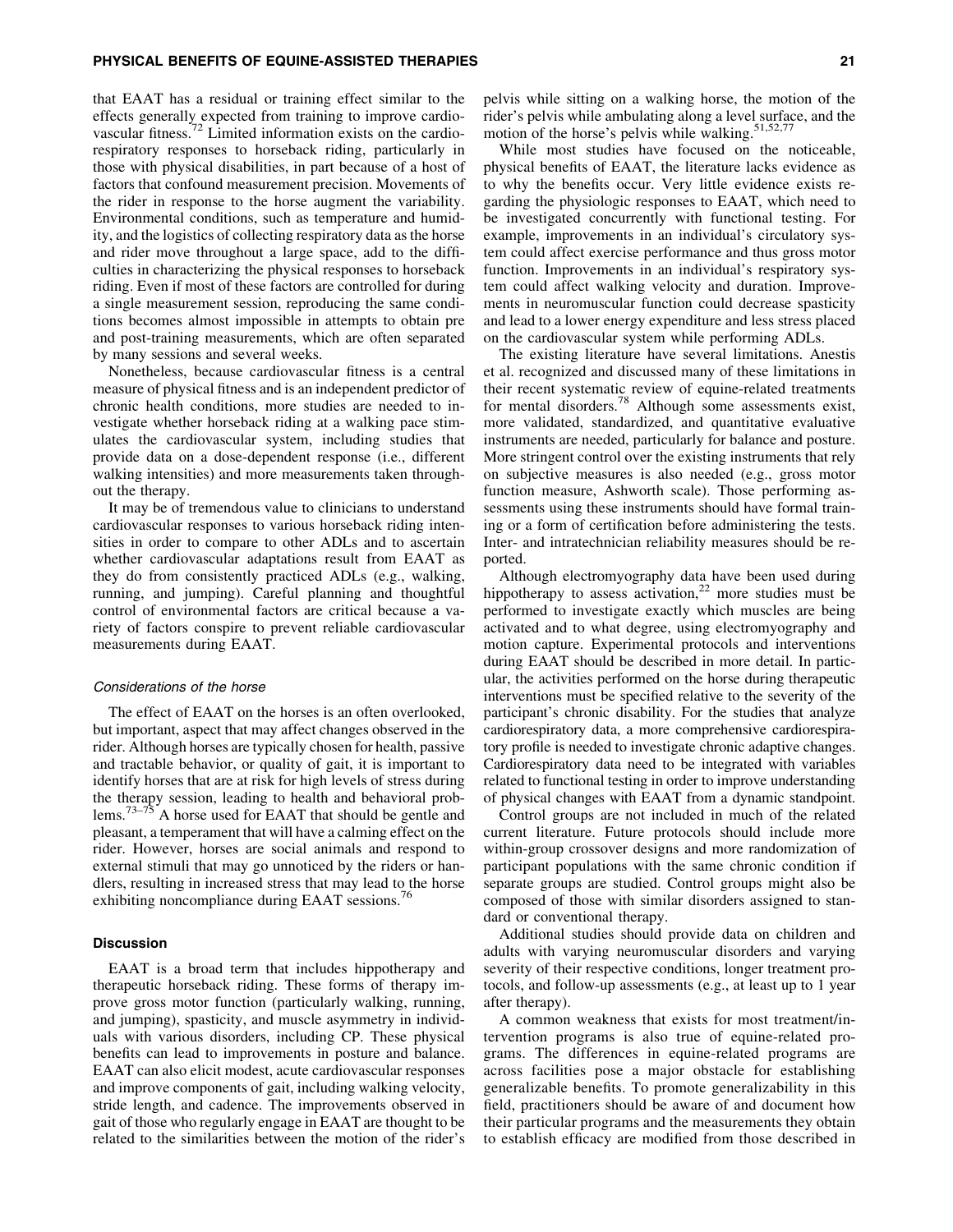the literature.<sup>79</sup> Interested readers are referred to excellent discussions on the topic of program fidelity. $78,79$ 

In conclusion, the present body of literature provides evidence that EAAT is an effective means of improving many measures of physical health. The benefits of EAAT appear to be greatest after a multiweek intervention in which the participant rides one or more times per week. Any improvements generally begin to decrease and return to preriding levels several weeks after the riding has stopped. At present, the primary need is the undertaking of controlled trials to firmly establish the efficacy of EAAT in order to continue the promising results suggested from the limited evidence presented herein. Evidence for the efficacy of EAAT might lead to a more widespread acceptance by healthcare practitioners and therapists. This may lead to a greater demand for EAAT to be recognized as beneficial by health insurance providers and ultimately result in EAAT becoming more affordable and accessible.

## Acknowledgments

All work was completed in the Baylor Laboratories for Exercise Science & Technology, Department of Health, Human Performance, and Recreation, Baylor University, Waco, TX.

## Author Disclosure Statement

No competing financial interests exist.

## References

- 1. Professional Association of Therapeutic Horsemanship International. Learn about EAAT. Online document at: www.pathintl.org/resources-education/resources/eaat/193 eaat-definitions#riding, accessed April 6, 2015.
- 2. Sterba JA, Rogers BT, France AP, Vokes DA. Horseback riding in children with cerebral palsy: effect on gross motor function. [Dev Med Child Neurol](http://online.liebertpub.com/action/showLinks?pmid=12033715&crossref=10.1111%2Fj.1469-8749.2002.tb00815.x) 2002;44:301–308.
- 3. Millhouse-Flourie TJ. Physical, occupational, respiratory, speech, equine and pet therapies for mitochondrial disease. [Mitochondrion](http://online.liebertpub.com/action/showLinks?pmid=16120413&crossref=10.1016%2Fj.mito.2004.07.013) 2004;4:549–558.
- 4. Haehl V, Giuliani C, Lewis C. Influence of hippotherapy on the kinematics and functional performance of two children with cerebral palsy. [Pediatr Phys Ther](http://online.liebertpub.com/action/showLinks?crossref=10.1097%2F00001577-199901120-00006) 1999;11:89–101.
- 5. Bertoti DB. Effect of therapeutic horseback riding on posture in children with cerebral palsy. [Phys Ther](http://online.liebertpub.com/action/showLinks?pmid=3174832) 1988;68: 1505–1512.
- 6. Mackinnon JR, Noh S, Lariviere J, et al. A study of therapeutic effects of horseback riding for children with cerebral palsy. [Phys Occup Ther Pediatr](http://online.liebertpub.com/action/showLinks?pmid=21275622&crossref=10.1080%2FJ006v15n01_02) 1995;15:17–34.
- 7. Shurtleff TL, Engsberg JR. Long-term effects of hippotherapy on one child with cerebral palsy: a research case study. [Br J Occup Ther](http://online.liebertpub.com/action/showLinks?crossref=10.4276%2F030802212X13433105374279) 2012;75:359–366.
- 8. MacPhail HE, Edwards J, Golding J, et al. Trunk postural reactions in children with and without cerebral palsy during therapeutic horseback riding. [Pediatr Phys Ther](http://online.liebertpub.com/action/showLinks?crossref=10.1097%2F00001577-199801040-00002) 1998;10: 143–147.
- 9. Silkwood-Sherer DJ, Killian CB, Long TM, Martin KS. Hippotherapy—an intervention to habilitate balance deficits in children with movement disorders: a clinical trial. [Phys Ther](http://online.liebertpub.com/action/showLinks?pmid=22247403&crossref=10.2522%2Fptj.20110081) 2012;92:707–717.
- 10. Sunwoo H, Chang WH, Kwon JY, et al. Hippotherapy in adult patients with chronic brain disorders: a pilot study. [Ann Rehabil Med](http://online.liebertpub.com/action/showLinks?pmid=23342306&crossref=10.5535%2Farm.2012.36.6.756) 2012;36:756–761.
- 11. Murphy D, Kahn-D'Angelo L, Gleason J. The effect of hippotherapy on functional outcomes for children with disabilities: a pilot study. [Pediatr Phys Ther](http://online.liebertpub.com/action/showLinks?pmid=18703965&crossref=10.1097%2FPEP.0b013e31818256cd) 2008;20:264–270.
- 12. McGibbon NH, Benda W, Duncan BR, Silkwood-Sherer, D. Immediate and long-term effects of hippotherapy on symmetry of adductor muscle activity and functional ability in children with spastic cerebral palsy. [Arch Phys Med](http://online.liebertpub.com/action/showLinks?pmid=19480872&crossref=10.1016%2Fj.apmr.2009.01.011) [Rehabil](http://online.liebertpub.com/action/showLinks?pmid=19480872&crossref=10.1016%2Fj.apmr.2009.01.011) 2009;90:966–974.
- 13. Drnach M, O'Brien PA, Kreger A. The effects of a 5-week therapeutic horseback riding program on gross motor function in a child with cerebral palsy: a case study. [J](http://online.liebertpub.com/action/showLinks?system=10.1089%2Facm.2010.0043) [Altern Complement Med](http://online.liebertpub.com/action/showLinks?system=10.1089%2Facm.2010.0043) 2010;16:1003–1006.
- 14. Hsieh YL, Zhan SY, Wu SK, et al. Hippotherapy on gross motor function in a child with hypotonic quadriplegic cerebral palsy: a 1-year follow-up. Tw J Phys Med Rehabil 2008;36:177–185.
- 15. Cherng RJ, Liao HF, Leung HWC, Hwang AW. The effectiveness of therapeutic horseback riding in children with spastic cerebral palsy. Adapt Phys Activ Q 2004;21: 103–121.
- 16. Davis E, Davies B, Wolfe R, et al. A randomized controlled trial of the impact of therapeutic horse riding on the quality of life, health, and function of children with cerebral palsy. [Dev Med Child Neurol](http://online.liebertpub.com/action/showLinks?pmid=19191844&crossref=10.1111%2Fj.1469-8749.2008.03245.x) 2009;51:111–119.
- 17. Casady RL, Nichols-Larsen DS. The effect of hippotherapy on ten children with cerebral palsy. [Pediatr Phys Ther](http://online.liebertpub.com/action/showLinks?pmid=17057544&crossref=10.1097%2F01.PEP.0000136003.15233.0C) 2004;16:165–172.
- 18. McGibbon NH, Andrade CK, Widener G, Cintas HL. Effect of an equine-movement therapy on gait, energy expenditure, and motor function in children with spastic cerebral palsy: a pilot study. [Dev Med Child Neurol](http://online.liebertpub.com/action/showLinks?pmid=9881805&crossref=10.1111%2Fj.1469-8749.1998.tb12344.x) 1998; 40:754–762.
- 19. Winchester P, Kendall K, Peters H, et al. The effect of therapeutic horseback riding on gross motor function and gait speed in children who are developmentally delayed. [Phys Occup Ther Pediatr](http://online.liebertpub.com/action/showLinks?pmid=12506820&crossref=10.1080%2FJ006v22n03_04) 2002;22:37–50.
- 20. Hamill D, Washington KA, White OR. The effect of hippotherapy on postural control in sitting for children with cerebral palsy. [Phys Occup Ther Pediatr](http://online.liebertpub.com/action/showLinks?pmid=18032148&crossref=10.1080%2FJ006v27n04_03) 2007;27:23–42.
- 21. Shurtleff TL, Engsberg JR. Changes in trunk and head stability in children with cerebral palsy after hippotherapy: a pilot study. [Phys Occup Ther Pediatr](http://online.liebertpub.com/action/showLinks?pmid=20367519&crossref=10.3109%2F01942630903517223) 2010;30:150–163.
- 22. Benda W, McGibbon NH, Grant KL. Improvements in muscle symmetry in children with cerebral palsy after equineassisted therapy (hippotherapy). [J Altern Complement Med](http://online.liebertpub.com/action/showLinks?system=10.1089%2F107555303771952163) 2003;9:817–825.
- 23. McGee MC, Reese NB. Immediate effects of a hippotherapy session on gait parameters in children with cerebral palsy. [Pediatr Phys Ther](http://online.liebertpub.com/action/showLinks?pmid=19440132&crossref=10.1097%2FPEP.0b013e3181a39532) 2009;21:212–218.
- 24. Bertoti DB. Clinical suggestions: effect of therapeutic horseback riding on extremity weight bearing in a child with hemiplegic cerebral palsy: a case report as an example of clinical research. Pediatr Phys Ther 1991;3:219–226.
- 25. Dirienzo LN, Dirienzo LT, Baceski DA. Heart rate response to therapeutic riding in children with cerebral palsy: an exploratory study. [Pediatr Phys Ther](http://online.liebertpub.com/action/showLinks?pmid=17505294&crossref=10.1097%2FPEP.0b013e31804a57a8) 2007;19:160–165.
- 26. Yokoyama M, Kaname T, Tabata M, et al. Hippotherapy to improve hypertonia caused by an autonomic imbalance in children with spastic cerebral palsy. Kitasato Med J 2013; 43:67–73.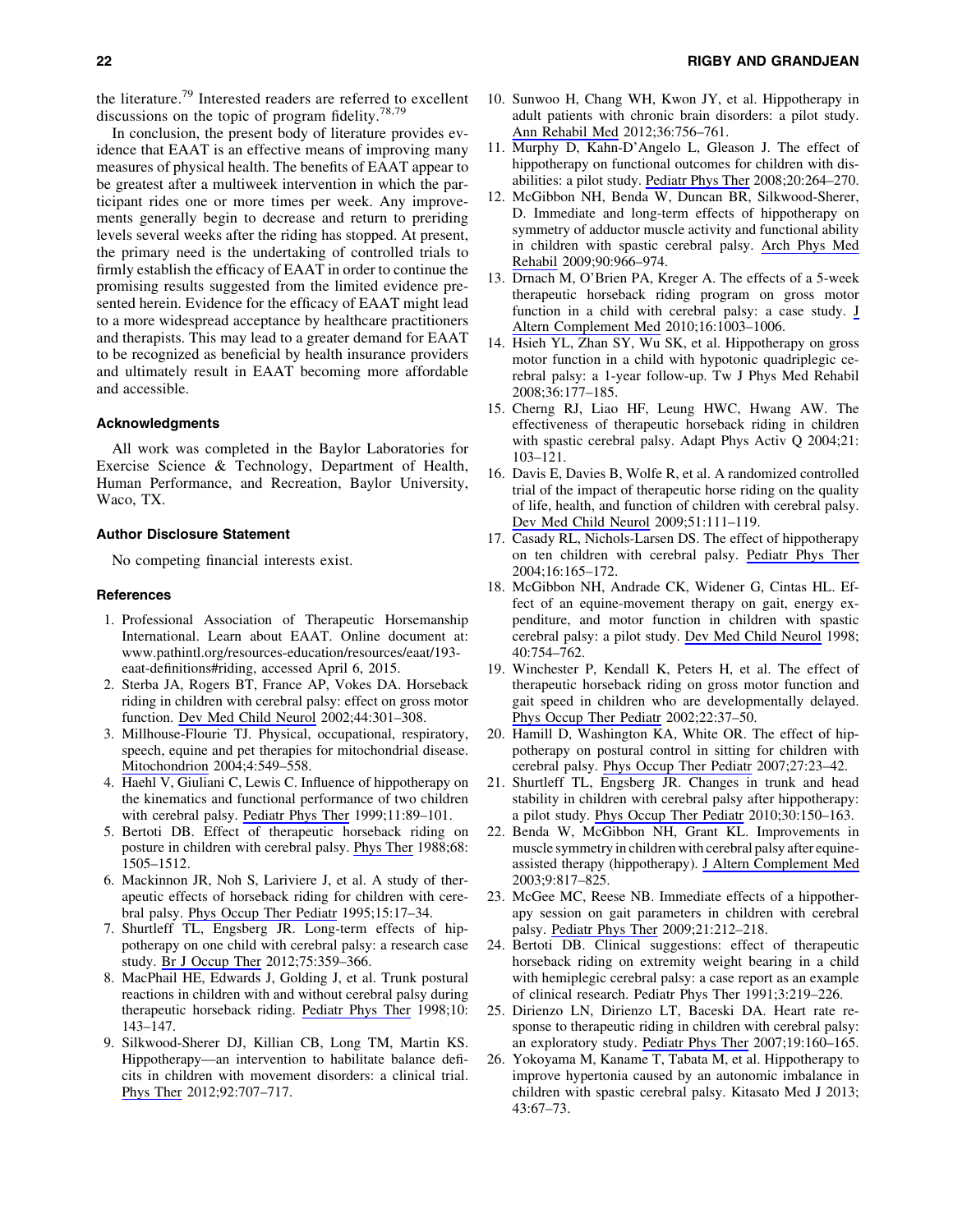#### PHYSICAL BENEFITS OF EQUINE-ASSISTED THERAPIES 23

- 27. Bongers BC, Takken T. Physiological demands of therapeutic horseback riding in children with moderate to severe motor impairments: an exploratory study. [Pediatr Phys Ther](http://online.liebertpub.com/action/showLinks?pmid=22735475&crossref=10.1097%2FPEP.0b013e31825c1a7d) 2012;24:252–257.
- 28. Kwon JY, Chang HJ, Yi SH, et al. Effect of hippotherapy on gross motor function in children with cerebral palsy: a randomized controlled trial. [J Altern Complement Med](http://online.liebertpub.com/action/showLinks?system=10.1089%2Facm.2014.0021) 2015; 21:15–21.
- 29. Park ES, Rha DW, Shin JS, et al. Effects of hippotherapy on gross motor function and functional performance of children with cerebral palsy. [Yonsei Med J](http://online.liebertpub.com/action/showLinks?pmid=25323914&crossref=10.3349%2Fymj.2014.55.6.1736) 2014;55:1736–1742.
- 30. Baik K, Byeun JK, Baek JK. The effects of horseback riding participation on the muscle tone and range of motion for children with spastic cerebral palsy. [J Exerc Rehabil](http://online.liebertpub.com/action/showLinks?pmid=25426462&crossref=10.12965%2Fjer.140124) 2014;10:265–270.
- 31. Kwon JY, Chang HJ, Lee JY, et al. Effects of hippotherapy on gait parameters in children with bilateral spastic cerebral palsy. [Arch Phys Med Rehabil](http://online.liebertpub.com/action/showLinks?pmid=21530725&crossref=10.1016%2Fj.apmr.2010.11.031) 2011;92:774–779.
- 32. Encheff JL, Armstrong C, Masterson M, et al. Hippotherapy effects on trunk, pelvic, and hip motion during ambulation in children with neurological impairments. [Pediatr](http://online.liebertpub.com/action/showLinks?pmid=22735473&crossref=10.1097%2FPEP.0b013e31825c1dc3) [Phys Ther](http://online.liebertpub.com/action/showLinks?pmid=22735473&crossref=10.1097%2FPEP.0b013e31825c1dc3) 2012;24:242–250.
- 33. Champagne D, Dugas C. Improving gross motor function and postural control with hippotherapy in children with Down syndrome. [Physiother Theory Pract](http://online.liebertpub.com/action/showLinks?pmid=20673078&crossref=10.3109%2F09593981003623659) 2010;26:564–571.
- 34. Biery MJ, Kaufmann N. The effects of therapeutic horseback riding on balance. Adapt Phys Act Q 1989;6:221–229.
- 35. Copetti F, Mota CB, Graup S, et al. Angular kinematics of the gait of children with Down's syndrome after intervention with hippotherapy. Rev Bras Fisioter 2007;11:503-507.
- 36. MacKay-Lyons M, Conway C, Roberts W. Effects of therapeutic riding on patients with multiple sclerosis: a preliminary trial. Physiother Can 1988;40:104–109.
- 37. Silkwood-Sherer D, Warmbier H. Effects of hippotherapy on postural stability in persons with multiple sclerosis: a pilot study. [J Neurol Phys Ther](http://online.liebertpub.com/action/showLinks?pmid=17558361&crossref=10.1097%2FNPT.0b013e31806769f7) 2007;31:77–84.
- 38. Hammer A, Nilsagard Y, Forsberg A, et al. Evaluation of therapeutic riding (Sweden)/hippotherapy (United States). A single-subject experimental design study replicated in eleven patients with multiple sclerosis. [Physiother Theory](http://online.liebertpub.com/action/showLinks?pmid=16385943&crossref=10.1080%2F09593980590911525) [Pract](http://online.liebertpub.com/action/showLinks?pmid=16385943&crossref=10.1080%2F09593980590911525) 2005;21:51–77.
- 39. Muñoz-Lasa S, Ferriero G, Valero R, et al. Effect of therapeutic horseback riding on balance and gait of people with multiple sclerosis. G Ital Med Lav Erg 2011;33:462–467.
- 40. Menezes KM, Copetti F, Wiest MJ, et al. Effect of hippotherapy on the postural stability of patients with multiple sclerosis: a preliminary study. [Fisioter Pesqui](http://online.liebertpub.com/action/showLinks?crossref=10.1590%2FS1809-29502013000100008) 2013;20:43–49.
- 41. Choi BR, Kim JH, Lee JU, Kim J. The effects of hippotherapy on standing balance in patients with incomplete cervical spinal cord injuries: a pilot study. [Neurosci Med](http://online.liebertpub.com/action/showLinks?crossref=10.4236%2Fnm.2013.41002) 2013;  $4:7-15.$
- 42. Lechner HE, Feldhaus S, Gudmundsen L, et al. The shortterm effect of hippotherapy on spasticity in patients with spinal cord injury. [Spinal Cord](http://online.liebertpub.com/action/showLinks?pmid=12934090&crossref=10.1038%2Fsj.sc.3101492) 2003;41:502–505.
- 43. Lechner HE, Kakebeeke TH, Hegemann D, Baumberger M. The effect of hippotherapy on spasticity and on mental well-being of persons with spinal cord injury. [Arch Phys](http://online.liebertpub.com/action/showLinks?pmid=17908564&crossref=10.1016%2Fj.apmr.2007.07.015) [Med Rehabil](http://online.liebertpub.com/action/showLinks?pmid=17908564&crossref=10.1016%2Fj.apmr.2007.07.015) 2007;88:1241–1248.
- 44. Keren O, Reznik J, Groswasser Z. Combined motor disturbances following severe traumatic brain injury: an integrative long-term approach. [Brain Inj](http://online.liebertpub.com/action/showLinks?pmid=11429091&crossref=10.1080%2F02699050010009568) 2001;15:633–638.
- 45. Beinotti F, Correia N, Christofoletti G, Borges G. Use of hippotherapy in gait training for hemiparetic stroke. [Arq](http://online.liebertpub.com/action/showLinks?pmid=21243251&crossref=10.1590%2FS0004-282X2010000600015) [Neuropsiquiatr](http://online.liebertpub.com/action/showLinks?pmid=21243251&crossref=10.1590%2FS0004-282X2010000600015) 2010;68:908–913.
- 46. Ajzenman HF, Standeven JW, Shurtleff TL. Effect of hippotherapy on motor control, adaptive behaviors, and participation in children with autism spectrum disorder: a pilot study. [Am J Occup Ther](http://online.liebertpub.com/action/showLinks?pmid=24195899&crossref=10.5014%2Fajot.2013.008383) 2013;67:653–663.
- 47. Giagazoglou P, Arabatzi F, Dipla K, et al. Effect of a hippotherapy intervention program on static balance and strength in adolescents with intellectual disabilities. [Res](http://online.liebertpub.com/action/showLinks?pmid=22853887&crossref=10.1016%2Fj.ridd.2012.07.004) [Dev Disabil](http://online.liebertpub.com/action/showLinks?pmid=22853887&crossref=10.1016%2Fj.ridd.2012.07.004) 2012;33:2265–2270.
- 48. de Araujo TB, Silva NA, Costa JN, et al. Effect of equineassisted therapy on the postural balance of the elderly. [Rev](http://online.liebertpub.com/action/showLinks?pmid=22002189&crossref=10.1590%2FS1413-35552011005000027) [Bras Fisioter](http://online.liebertpub.com/action/showLinks?pmid=22002189&crossref=10.1590%2FS1413-35552011005000027) 2011;15:414–419.
- 49. Homnick DN, Henning KM, Swain CV, Homnick DN. Effect of therapeutic horseback riding on balance in community-dwelling older adults with balance deficits. [J](http://online.liebertpub.com/action/showLinks?system=10.1089%2Facm.2012.0642) [Altern Complement Med](http://online.liebertpub.com/action/showLinks?system=10.1089%2Facm.2012.0642) 2013;19:622–626.
- 50. de Araujo TB, de Oliveira RJ, Martins WR, et al. Effects of hippotherapy on mobility, strength and balance in the elderly. [Arch Gerontol Geriatr](http://online.liebertpub.com/action/showLinks?pmid=23290005&crossref=10.1016%2Fj.archger.2012.12.007) 2013;56:478–481.
- 51. Fleck C. Hippotherapy: mechanics of human walking and horseback riding. In: Engel BT, ed. Rehabilitation with the Aid of the Horse: A Collection of Studies. Durango: Barbara Engel Therapy Services, 1997:153–176.
- 52. Garner BA, Rigby BR. Human pelvis motions when walking and when riding a therapeutic horse. [Hum Mov Sci](http://online.liebertpub.com/action/showLinks?pmid=25436916&crossref=10.1016%2Fj.humov.2014.06.011) 2015;39:121–137.
- 53. Goldmann T, Vilimek M. Kinematics of human spine during hippotherapy. [Comput Methods Biomech Biomed](http://online.liebertpub.com/action/showLinks?pmid=23009479&crossref=10.1080%2F10255842.2012.713619) [Engin](http://online.liebertpub.com/action/showLinks?pmid=23009479&crossref=10.1080%2F10255842.2012.713619) 2012;15:203–205.
- 54. Shinomiya Y, Wang S, Ishida K, Kimura T. Development and muscle strength training evaluation for horseback riding therapeutic equipment. J Robot Mechatron 2002;14: 597–603.
- 55. Hitchens P, Blizzard L, Jones G, et al. Are physiological attributes of jockeys predictors of falls? A pilot study. [BMJ](http://online.liebertpub.com/action/showLinks?crossref=10.1136%2Fbmjopen-2011-000142) [Open](http://online.liebertpub.com/action/showLinks?crossref=10.1136%2Fbmjopen-2011-000142) 2011;1:1–7.
- 56. Meyers MC, Wilkinson JG, Elledge JR, et al. Exercise performance of collegiate rodeo athletes. [Am J Sports Med](http://online.liebertpub.com/action/showLinks?pmid=1415883&crossref=10.1177%2F036354659202000408) 1992;20:410–415.
- 57. Meyers MC, Sterling JC. Physical, hematological, and exercise response of collegiate female equestrian athletes. [J](http://online.liebertpub.com/action/showLinks?pmid=11034433) [Sports Med Phys Fitness](http://online.liebertpub.com/action/showLinks?pmid=11034433) 2000;40:131–138.
- 58. Meyers MC. Effect of equitation training on health and physical fitness of college females. [Eur J Appl Physiol](http://online.liebertpub.com/action/showLinks?pmid=16896731&crossref=10.1007%2Fs00421-006-0258-x) 2006; 98:177–184.
- 59. Devienne MF, Guezennec CY. Energy expenditure of horse riding. [Eur J Appl Physiol](http://online.liebertpub.com/action/showLinks?pmid=10985607&crossref=10.1007%2Fs004210000207) 2000;82:499–503.
- 60. Guiterrez Rincon JA, Vives Turco J, Muro Martinez I, Casas Vaque I. A comparative study of the metabolic effort expended by horse riders during a jump competition. [Br J](http://online.liebertpub.com/action/showLinks?pmid=1600451&crossref=10.1136%2Fbjsm.26.1.33) [Sports Med](http://online.liebertpub.com/action/showLinks?pmid=1600451&crossref=10.1136%2Fbjsm.26.1.33) 1992;26:33–35.
- 61. Roberts M, Shearman J, Marlin D. A comparison of the metabolic cost of the three phases of the one-day event in female collegiate riders. [Comp Exer Phys](http://online.liebertpub.com/action/showLinks?crossref=10.1017%2FS1755254010000012) 2010;6:129–135.
- 62. Souza FB, Pacheco MTT, Strottmann IB, et al. Metabolic and cardiorespiratory parameter analysis of young female adults during horseback riding at a walking gait. Isokinet Exer Sci 2008;16:263–267.
- 63. Trowbridge EA, Cotterill JV, Crofts CE. The physical demands of riding in National Hunt Races. [Eur J Appl Physiol](http://online.liebertpub.com/action/showLinks?pmid=7729441&crossref=10.1007%2FBF00601810) [Occup Physiol](http://online.liebertpub.com/action/showLinks?pmid=7729441&crossref=10.1007%2FBF00601810) 1995;70:66–69.
- 64. Westerling D. A study of physical demands of riding. [Eur J](http://online.liebertpub.com/action/showLinks?pmid=6683161&crossref=10.1007%2FBF00423243) [Appl Physiol Occup Physiol](http://online.liebertpub.com/action/showLinks?pmid=6683161&crossref=10.1007%2FBF00423243) 1983;50:373–382.
- 65. Matsuura A, Nagai N, Funatsu A, et al. Comparison of the short-term effects of horse trekking and exercising with a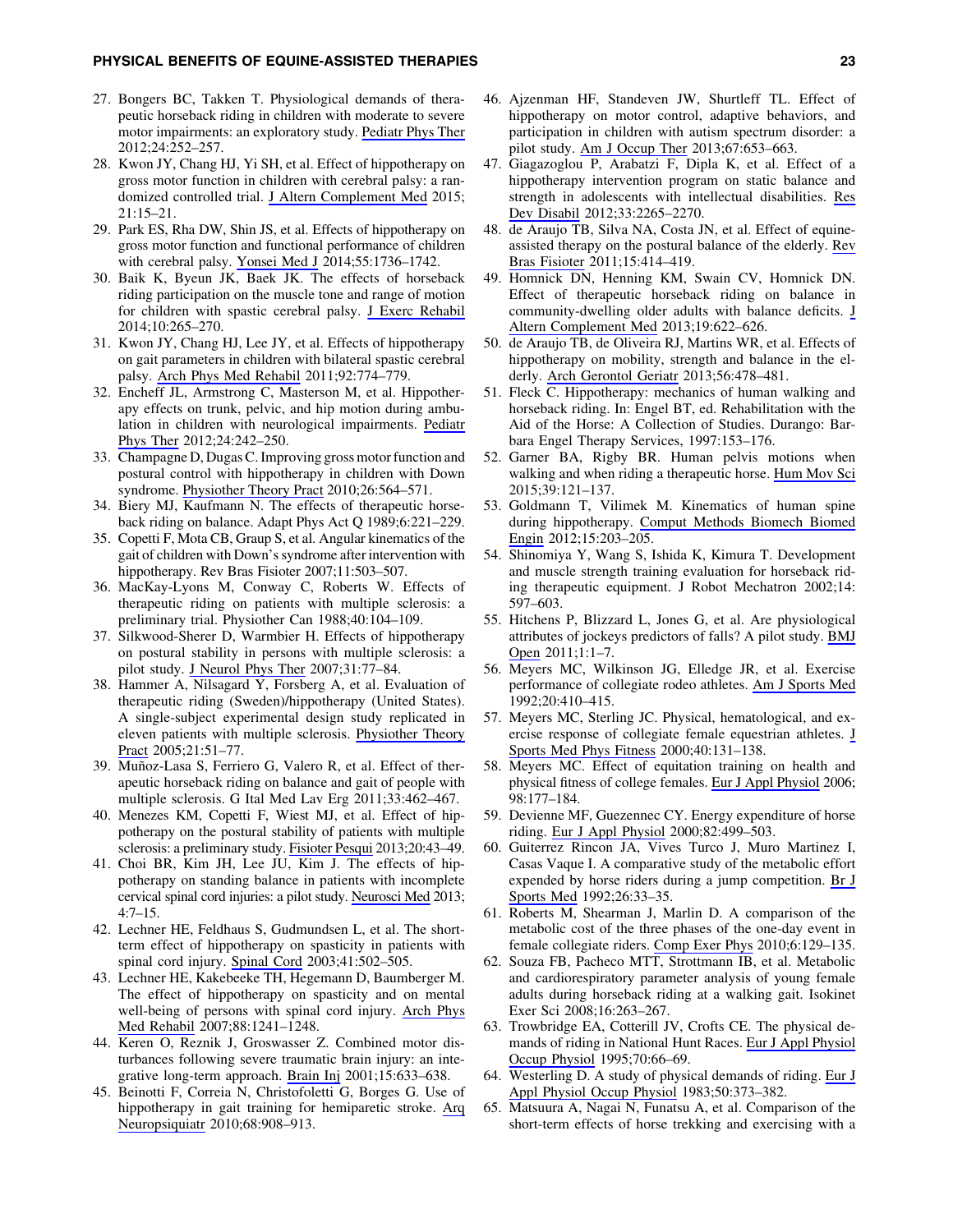riding simulator on autonomic nervous activity. [Anthrozoos](http://online.liebertpub.com/action/showLinks?crossref=10.2752%2F175303711X12923300467401) 2011;24:65–77.

- 66. Shimomura K, Murase N, Osada T, et al. A study of passive weight-bearing lower limb exercise effects on local muscles and whole body oxidative metabolism: a comparison with simulated horse riding, bicycle, and walking exercise. [Dyn Med](http://online.liebertpub.com/action/showLinks?pmid=19900292&crossref=10.1186%2F1476-5918-8-4) 2009;8:4.
- 67. Rigby BR, Papadakis Z, Bane AA, et al. Cardiorespiratory and biomechanical responses to simulated horseback riding in healthy children. [Res Q Exerc Sport](http://online.liebertpub.com/action/showLinks?pmid=25437748&crossref=10.1080%2F02701367.2014.977432) 2015;86:63–70.
- 68. Riede D. The relationship between man and horse with reference to medicine throughout the ages. People Anim Environ 1987;5:26–28.
- 69. Quint C, Toomey M. Powered saddle and pelvic mobility: an investigation into the effects on pelvic mobility of children with cerebral palsy of a powered saddle which imitates the movements of a walking horse. [Physiotherapy](http://online.liebertpub.com/action/showLinks?crossref=10.1016%2FS0031-9406%2805%2961458-7) 1998;84:376–384.
- 70. Rose J, Gamble JG, Burgos A, et al. Energy expenditure index of walking for normal children and for children with cerebral palsy. [Dev Med Child Neurol](http://online.liebertpub.com/action/showLinks?pmid=2332124&crossref=10.1111%2Fj.1469-8749.1990.tb16945.x) 1990;32:333–340.
- 71. Baden DA, McLean TL, Tucker R, et al. Effect of anticipation during unknown or unexpected exercise duration on rating of perceived exertion, affect, and physiological function. [Br J Sports Med](http://online.liebertpub.com/action/showLinks?pmid=16183771&crossref=10.1136%2Fbjsm.2004.016980) 2005;39:742–746.
- 72. Garber CE, Blissmer B, Deschenes MR, et al. American College of Sports Medicine position stand. Quantity and quality of exercise for developing and maintaining cardiorespiratory, musculoskeletal, and neuromotor fitness in apparently healthy adults: guidance for prescribing exercise. [Med Sci Sports Exerc](http://online.liebertpub.com/action/showLinks?pmid=21694556&crossref=10.1249%2FMSS.0b013e318213fefb) 2011;43:1334–1359.
- 73. Anderson MK, Friend TH, Evans JW, Bushong DM. Behavioral assessment of horses in therapeutic riding programs. [Appl Anim Behav Sci](http://online.liebertpub.com/action/showLinks?crossref=10.1016%2FS0168-1591%2898%2900237-8) 1999;63:11–24.
- 74. Suthers-McCabe HM, Albano L. Evaluation of stress response of horses in equine assisted therapy programs. J Am Vet Med Assoc 2004;15:817.
- 75. Fazio E, Medica P, Cravana C, Ferlazzo A. Effects of competition experience and transportation on the adrenocortical and thyroid responses of horses. [Vet Rec](http://online.liebertpub.com/action/showLinks?pmid=19074788&crossref=10.1136%2Fvr.163.24.713) 2008;163: 713–716.
- 76. Lentini JA, Knox M. A qualitative and quantitative review of equine facilitated psychotherapy (EFP) with children and adolescents. [Open Complement Med J](http://online.liebertpub.com/action/showLinks?crossref=10.2174%2F1876391X00901010051) 2009;1:51–57.
- 77. Uchiyama H, Ohtani N, Ohta M. Three-dimensional analysis of horse and human gaits in therapeutic riding. [Appl](http://online.liebertpub.com/action/showLinks?crossref=10.1016%2Fj.applanim.2011.10.024) [Anim Behav Sci](http://online.liebertpub.com/action/showLinks?crossref=10.1016%2Fj.applanim.2011.10.024) 2011;135:271–276.
- 78. Anestis MH, Anestis JC, Zawilinski LL, et al. Equinerelated treatments for mental disorders lack empirical support: a systematic review of empirical investigations. [J](http://online.liebertpub.com/action/showLinks?pmid=24953870&crossref=10.1002%2Fjclp.22113) [Clin Psychol](http://online.liebertpub.com/action/showLinks?pmid=24953870&crossref=10.1002%2Fjclp.22113) 2014;70:1115–1132.
- 79. Melde C, Esbensen FA, Tusinski K. Addressing program fidelity using onsite observations and program provider descriptions of program delivery. [Eval Rev](http://online.liebertpub.com/action/showLinks?pmid=17093106&crossref=10.1177%2F0193841X06293412) 2006;30: 714–740.

Address correspondence to: *Peter W. Grandjean, PhD Baylor Laboratories for Exercise Science & Technology Department of Health, Human Performance, and Recreation Baylor University One Bear Place #97313 Waco, TX 76798-7313*

*E-mail:* Peter\_Grandjean@baylor.edu